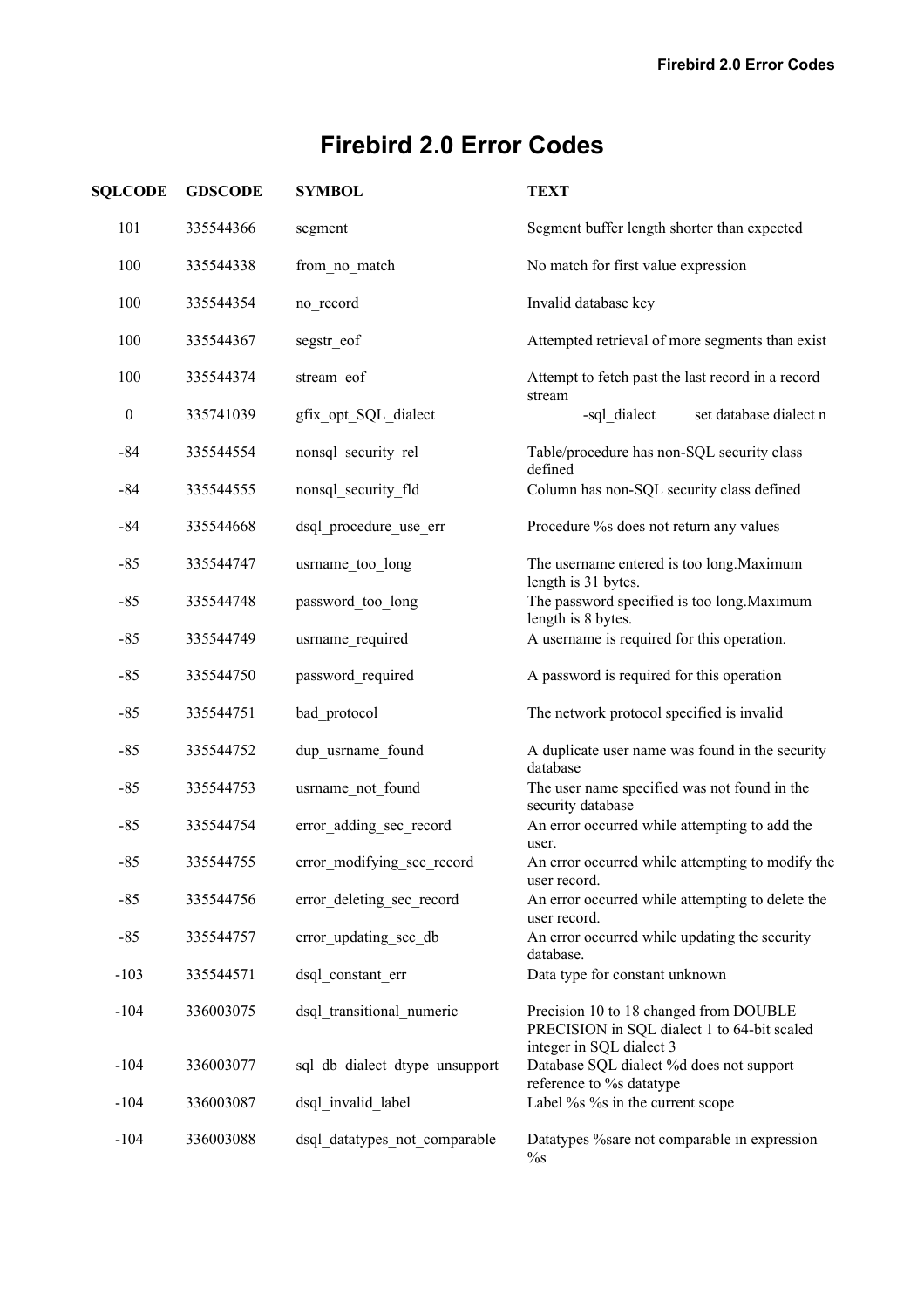| <b>SQLCODE</b> | <b>GDSCODE</b> | <b>SYMBOL</b>                  | <b>TEXT</b>                                                                                                           |
|----------------|----------------|--------------------------------|-----------------------------------------------------------------------------------------------------------------------|
| $-104$         | 335544343      | invalid_blr                    | Invalid request BLR at offset %ld                                                                                     |
| $-104$         | 335544390      | syntaxerr                      | BLR syntax error: expected % at offset %ld,<br>encountered %ld                                                        |
| $-104$         | 335544425      | ctxinuse                       | Context already in use (BLR error)                                                                                    |
| $-104$         | 335544426      | ctxnotdef                      | Context not defined (BLR error)                                                                                       |
| $-104$         | 335544429      | badparnum                      | Bad parameter number                                                                                                  |
| $-104$         | 335544440      | bad msg vec                    |                                                                                                                       |
| $-104$         | 335544456      | invalid_sdl                    | Invalid slice description language at offset %ld                                                                      |
| $-104$         | 335544570      | dsql_command_err               | Invalid command                                                                                                       |
| $-104$         | 335544579      | dsql internal err              | Internal error                                                                                                        |
| $-104$         | 335544590      | dsql dup option                | Option specified more than once                                                                                       |
| $-104$         | 335544591      | dsql tran err                  | Unknown transaction option                                                                                            |
| $-104$         | 335544592      | dsql_invalid_array             | Invalid array reference                                                                                               |
| $-104$         | 335544608      | command end err                | Unexpected end of command                                                                                             |
| $-104$         | 335544612      | token err                      | Token unknown                                                                                                         |
| $-104$         | 335544634      | dsql_token_unk_err             | Token unknown- line %ld, column %ld                                                                                   |
| $-104$         | 335544709      | dsql_agg_ref_err               | Invalid aggregate reference                                                                                           |
| $-104$         | 335544714      | invalid_array_id               | Invalid blob id                                                                                                       |
| $-104$         | 335544730      | cse not supported              | Client/Server Express not supported in this<br>release                                                                |
| $-104$         | 335544743      | token too long                 | Token size exceeds limit                                                                                              |
| $-104$         | 335544763      | invalid_string_constant        | A string constant is delimited by double quotes                                                                       |
| $-104$         | 335544764      | transitional date              | DATE must be changed to TIMESTAMP                                                                                     |
| $-104$         | 335544796      | sql dialect datatype unsupport | Client SQL dialect %d does not support<br>reference to % datatype                                                     |
| $-104$         | 335544798      | depend on uncommitted rel      | You created an indirect dependency on<br>uncommitted metadata. You must roll back the                                 |
| $-104$         | 335544821      | dsql_column_pos_err            | current transaction.<br>Invalid column position used in the % clause                                                  |
| $-104$         | 335544822      | dsql_agg_where_err             | Cannot use an aggregate function in a WHERE                                                                           |
| $-104$         | 335544823      | dsql agg group err             | clause, use HAVING instead<br>Cannot use an aggregate function in a GROUP                                             |
| $-104$         | 335544824      | dsql_agg_column_err            | BY clause<br>Invalid expression in the % (not contained in<br>either an aggregate function or the GROUP BY<br>clause) |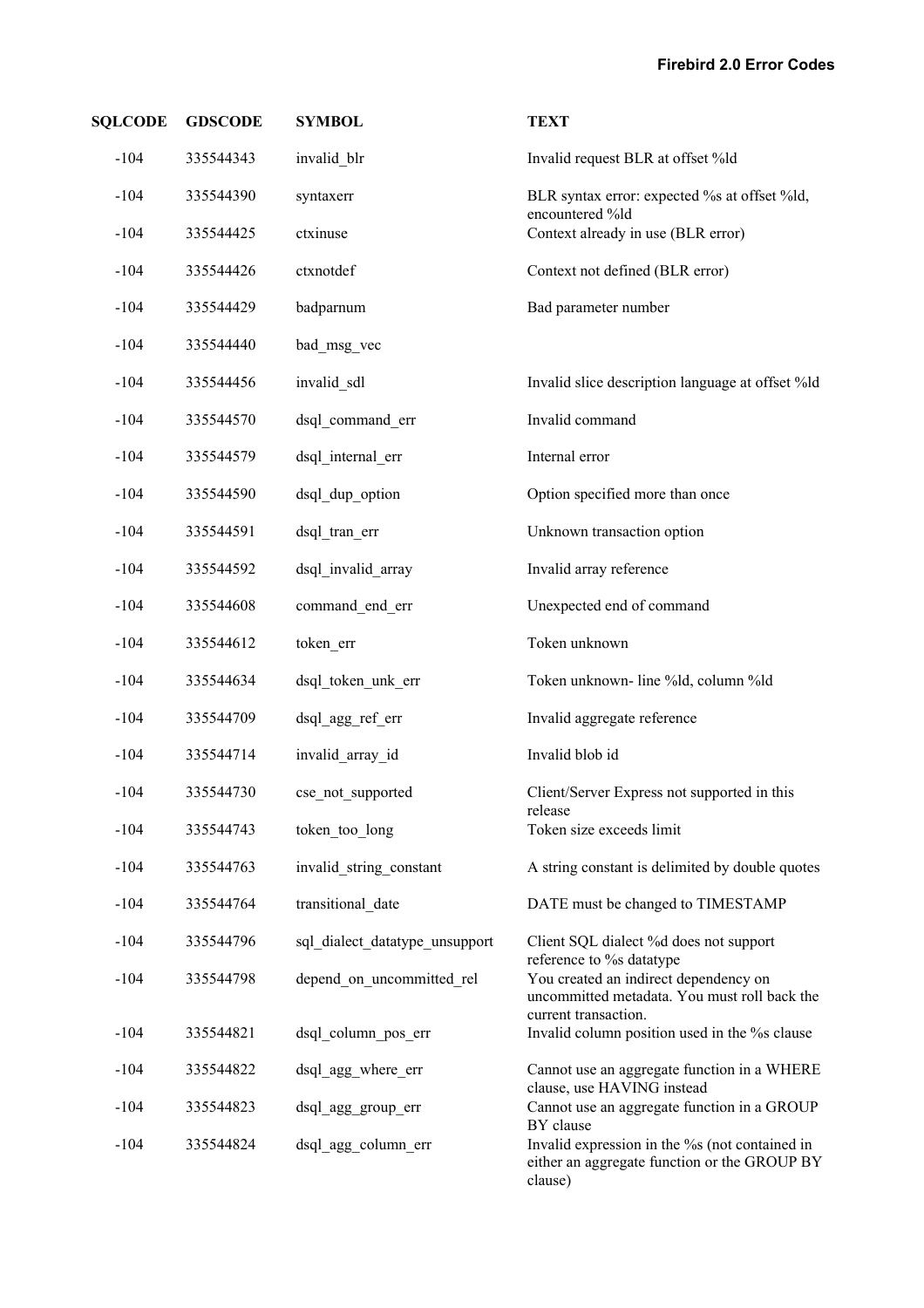| <b>SQLCODE</b> | <b>GDSCODE</b> | <b>SYMBOL</b>             | <b>TEXT</b>                                                                                         |
|----------------|----------------|---------------------------|-----------------------------------------------------------------------------------------------------|
| $-104$         | 335544825      | dsql_agg_having_err       | Invalid expression in the % (neither an<br>aggregate function nor a part of the GROUP BY<br>clause) |
| $-104$         | 335544826      | dsql_agg_nested_err       | Nested aggregate functions are not allowed                                                          |
| $-104$         | 335544849      | malformed string          | Malformed string                                                                                    |
| $-104$         | 335544851      | command_end_err2          | Unexpected end of command-line %ld, column<br>$%$ ld                                                |
| $-105$         | 335544702      | like_escape_invalid       | Invalid ESCAPE sequence                                                                             |
| $-105$         | 335544789      | extract_input_mismatch    | Specified EXTRACT part does not exist in input<br>datatype                                          |
| $-150$         | 335544360      | read_only_rel             | Attempted update of read-only table                                                                 |
| $-150$         | 335544362      | read_only_view            | Cannot update read-only view %s                                                                     |
| $-150$         | 335544446      | non updatable             | Not updatable                                                                                       |
| $-150$         | 335544546      | constaint_on_view         | Cannot define constraints on views                                                                  |
| $-151$         | 335544359      | read only field           | Attempted update of read-only column                                                                |
| $-155$         | 335544658      | dsql base table           | % is not a valid base table of the specified view                                                   |
| $-157$         | 335544598      | specify field err         | Must specify column name for view select<br>expression                                              |
| $-158$         | 335544599      | num field err             | Number of columns does not match select list                                                        |
| $-162$         | 335544685      | no dbkey                  | Dbkey not available for multi-table views                                                           |
| $-170$         | 335544512      | prcmismat                 | Input parameter mismatch for procedure %s                                                           |
| $-170$         | 335544619      | extern func err           | External functions cannot have more than 10<br>parameters                                           |
| $-170$         | 335544850      | prc_out_param_mismatch    | Output parameter mismatch for procedure %s                                                          |
| $-171$         | 335544439      | funmismat                 | Function % could not be matched                                                                     |
| $-171$         | 335544458      | invalid dimension         | Column not array or invalid dimensions<br>(expected %ld, encountered %ld)                           |
| $-171$         | 335544618      | return mode err           | Return mode by value not allowed for this data                                                      |
| $-172$         | 335544438      | funnotdef                 | type<br>Function % is not defined                                                                   |
| $-203$         | 335544708      | dyn fld ambiguous         | Ambiguous column reference.                                                                         |
| $-204$         | 336003085      | dsql ambiguous field name | Ambiguous field name between % and % s                                                              |
| $-204$         | 335544463      | gennotdef                 | Generator % is not defined                                                                          |
| $-204$         | 335544502      | stream not defined        | Reference to invalid stream number                                                                  |
| $-204$         | 335544509      | charset not found         | CHARACTER SET % is not defined                                                                      |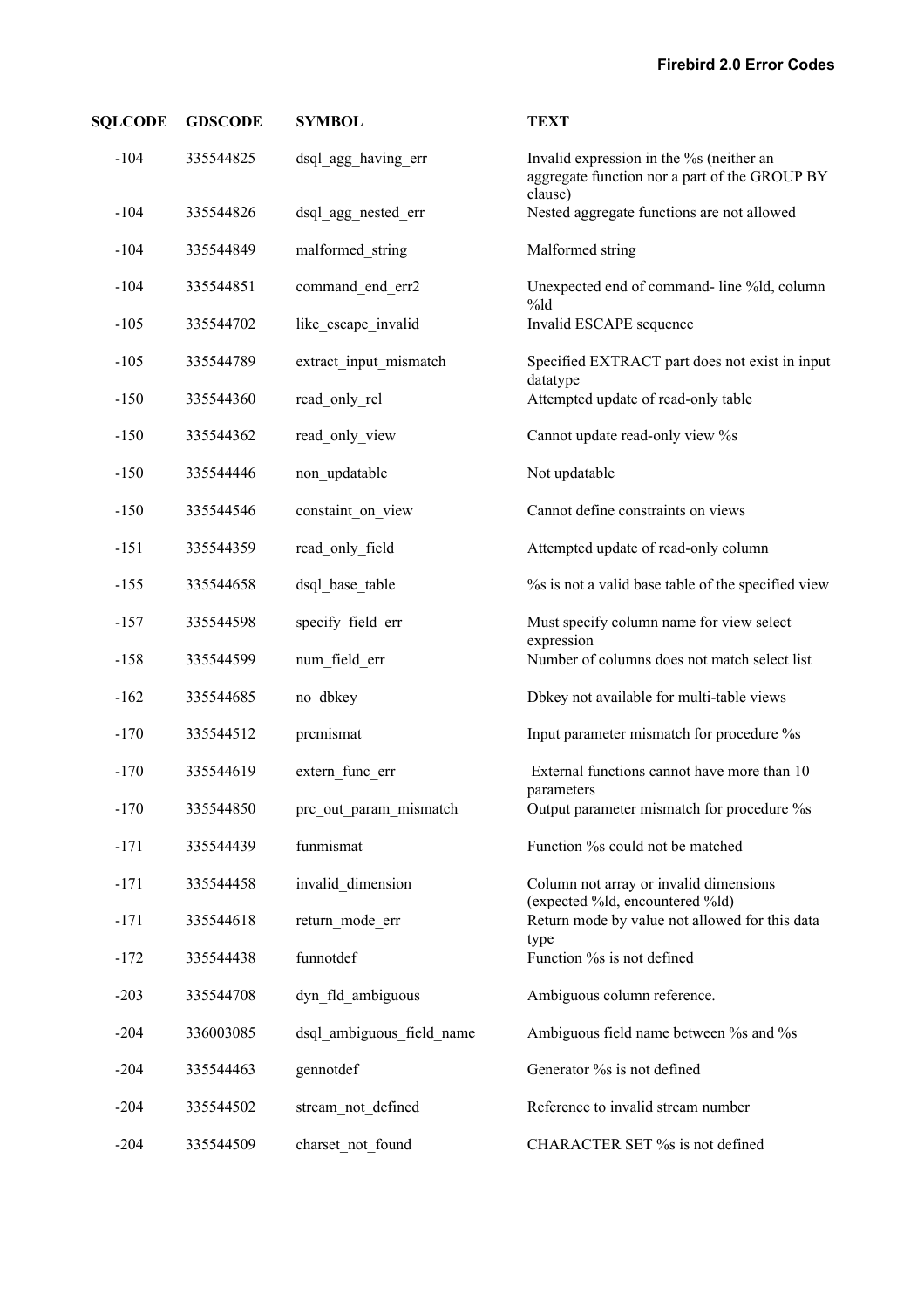| <b>SQLCODE</b> | <b>GDSCODE</b> | <b>SYMBOL</b>             | <b>TEXT</b>                                                                      |
|----------------|----------------|---------------------------|----------------------------------------------------------------------------------|
| $-204$         | 335544511      | prenotdef                 | Procedure % is not defined                                                       |
| $-204$         | 335544515      | codnotdef                 | Status code % unknown                                                            |
| $-204$         | 335544516      | xcpnotdef                 | Exception % not defined                                                          |
| $-204$         | 335544532      | ref_cnstrnt_notfound      | Name of Referential Constraint not defined in                                    |
| $-204$         | 335544551      | grant_obj_notfound        | constraints table.<br>Could not find table/procedure for GRANT                   |
| $-204$         | 335544568      | text subtype              | Implementation of text subtype %d not located.                                   |
| $-204$         | 335544573      | dsql datatype err         | Data type unknown                                                                |
| $-204$         | 335544580      | dsql_relation_err         | Table unknown                                                                    |
| $-204$         | 335544581      | dsql procedure err        | Procedure unknown                                                                |
| $-204$         | 335544588      | collation not found       | COLLATION %s for CHARACTER SET %s is<br>not defined                              |
| $-204$         | 335544589      | collation not for charset | COLLATION % is not valid for specified<br><b>CHARACTER SET</b>                   |
| $-204$         | 335544595      | dsql trigger err          | Trigger unknown                                                                  |
| $-204$         | 335544620      | alias_conflict_err        | Alias % conflicts with an alias in the same<br>statement                         |
| $-204$         | 335544621      | procedure conflict error  | Alias % conflicts with a procedure in the same<br>statement                      |
| $-204$         | 335544622      | relation conflict err     | Alias % conflicts with a table in the same<br>statement                          |
| $-204$         | 335544635      | dsql no relation alias    | There is no alias or table named % at this scope<br>level                        |
| $-204$         | 335544636      | indexname                 | There is no index % for table % s                                                |
| $-204$         | 335544640      | collation requires text   | Invalid use of CHARACTER SET or COLLATE                                          |
| $-204$         | 335544662      | dsql blob type unknown    | BLOB SUB TYPE % is not defined                                                   |
| $-204$         | 335544759      | bad default value         | Can not define a not null column with NULL as<br>default value                   |
| $-204$         | 335544760      | invalid clause            | Invalid clause--- '%s'                                                           |
| $-204$         | 335544800      | too many contexts         | Too many Contexts of<br>Relation/Procedure/Views. Maximum allowed is<br>255      |
| $-204$         | 335544817      | bad limit param           | Invalid parameter to FIRST. Only integers $\geq 0$<br>are allowed.               |
| $-204$         | 335544818      | bad_skip_param            | Invalid parameter to SKIP. Only integers $\geq 0$ are<br>allowed.                |
| $-204$         | 335544837      | bad_substring_offset      | Invalid offset parameter %d to SUBSTRING.<br>Only positive integers are allowed. |
| $-204$         | 335544853      | bad substring length      | Invalid length parameter %d to SUBSTRING.<br>Negative integers are not allowed.  |
| $-204$         | 335544854      | charset not installed     | CHARACTER SET % is not installed                                                 |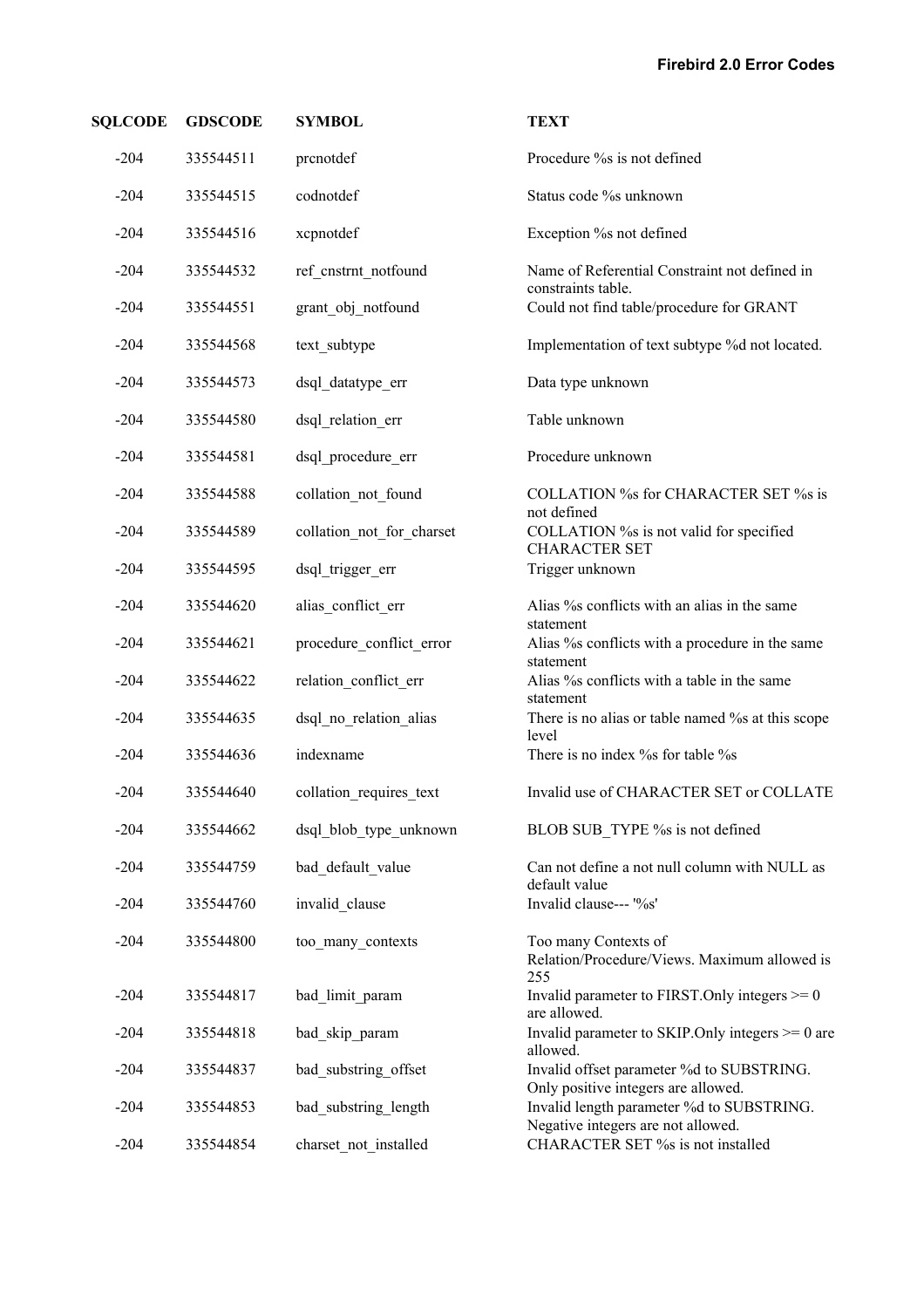| <b>SQLCODE</b> | <b>GDSCODE</b> | <b>SYMBOL</b>           | <b>TEXT</b>                                                              |
|----------------|----------------|-------------------------|--------------------------------------------------------------------------|
| $-204$         | 335544855      | collation not installed | COLLATION %s for CHARACTER SET %s is<br>not installed                    |
| $-205$         | 335544396      | fldnotdef               | Column % is not defined in table % s                                     |
| $-205$         | 335544552      | grant_fld_notfound      | Could not find column for GRANT                                          |
| $-206$         | 335544578      | dsql field err          | Column unknown                                                           |
| $-206$         | 335544587      | dsql_blob_err           | Column is not a BLOB                                                     |
| $-206$         | 335544596      | dsql_subselect_err      | Subselect illegal in this context                                        |
| $-206$         | 336397208      | dsql_line_col_error     | At line %d, column %d                                                    |
| $-206$         | 336397209      | dsql unknown pos        | At unknown line and column                                               |
| $-206$         | 336397210      | dsql no dup name        | Column % cannot be repeated in % statement                               |
| $-208$         | 335544617      | order_by_err            | Invalid ORDER BY clause                                                  |
| $-219$         | 335544395      | relnotdef               | Table % is not defined                                                   |
| $-230$         | 335544487      | walw_err                | WAL Writer error                                                         |
| $-231$         | 335544488      | logh_small              | Log file header of % too small                                           |
| $-232$         | 335544489      | logh_inv_version        | Invalid version of log file %s                                           |
| $-233$         | 335544490      | logh_open_flag          | Log file % not latest in the chain but open flag                         |
| $-234$         | 335544491      | logh_open_flag2         | still set<br>Log file %s not closed properly; database                   |
| $-235$         | 335544492      | logh_diff_dbname        | recovery may be required<br>Database name in the log file % is different |
| $-236$         | 335544493      | logf_unexpected_eof     | Unexpected end of log file % at offset %ld                               |
| $-237$         | 335544494      | logr incomplete         | Incomplete log record at offset %ld in log file %s                       |
| $-238$         | 335544495      | logr header small       | Log record header too small at offset %ld in log<br>file %s              |
| $-239$         | 335544496      | logb small              | Log block too small at offset %ld in log file %s                         |
| $-239$         | 335544691      | cache too small         | Insufficient memory to allocate page buffer<br>cache                     |
| $-239$         | 335544693      | log too small           | Log size too small                                                       |
| $-239$         | 335544694      | partition too small     | Log partition size too small                                             |
| $-243$         | 335544500      | no_wal                  | Database does not use Write-ahead Log                                    |
| $-257$         | 335544566      | start_cm_for_wal        | WAL defined; Cache Manager must be started<br>first                      |
| $-260$         | 335544690      | cache_redef             | Cache redefined                                                          |
| $-260$         | 335544692      | log redef               | Log redefined                                                            |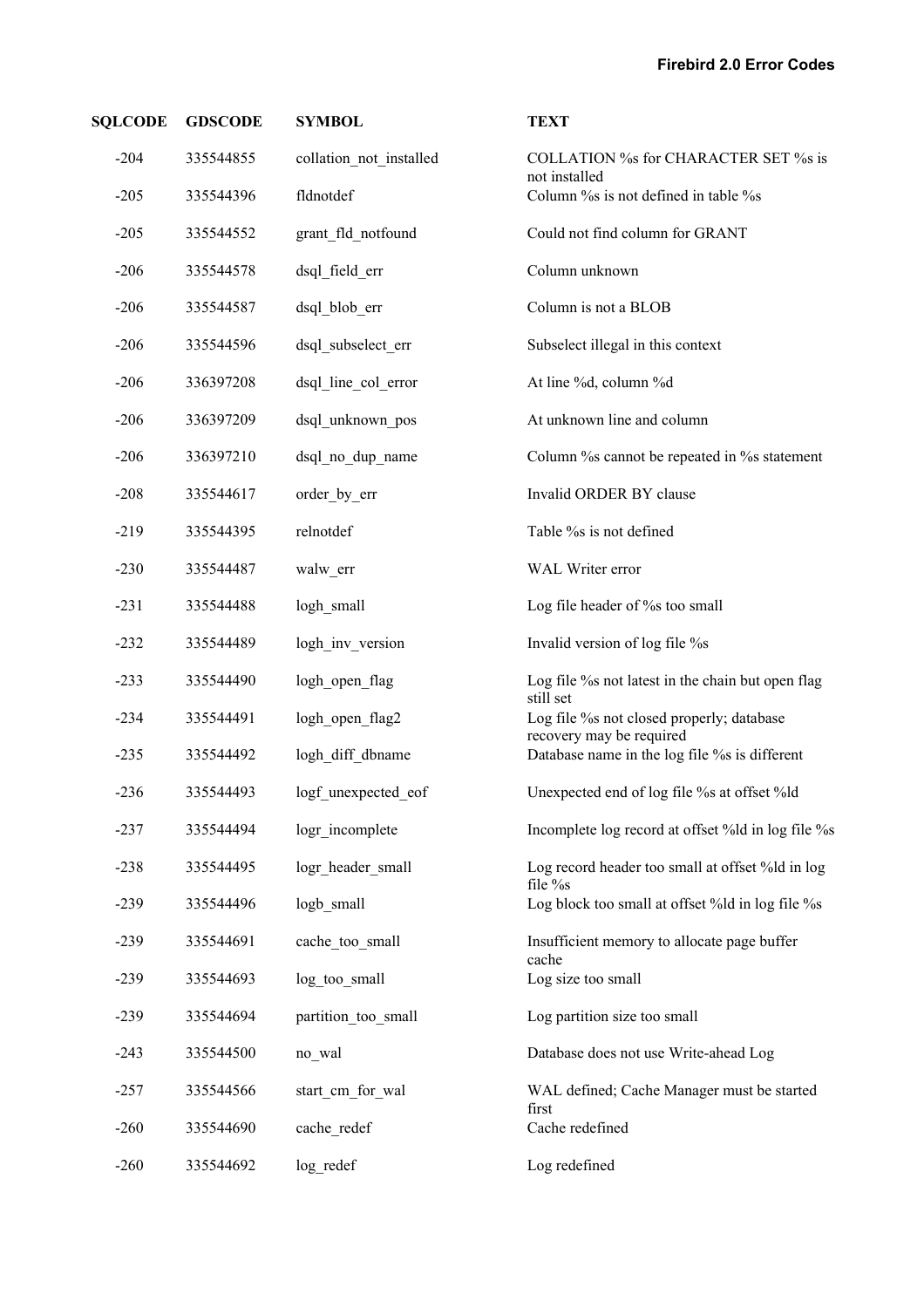| <b>SQLCODE</b> | <b>GDSCODE</b> | <b>SYMBOL</b>          | <b>TEXT</b>                                                                                               |
|----------------|----------------|------------------------|-----------------------------------------------------------------------------------------------------------|
| $-261$         | 335544695      | partition_not_supp     | Partitions not supported in series of log file<br>specification                                           |
| $-261$         | 335544696      | log_length_spec        | Total length of a partitioned log must be<br>specified                                                    |
| $-281$         | 335544637      | no stream plan         | Table % is not referenced in plan                                                                         |
| $-282$         | 335544638      | stream_twice           | Table % is referenced more than once in plan;<br>use aliases to distinguish                               |
| $-282$         | 335544643      | dsql_self_join         | The table % is referenced twice; use aliases to<br>differentiate                                          |
| $-282$         | 335544659      | duplicate_base_table   | Table %s is referenced twice in view; use an<br>alias to distinguish                                      |
| $-282$         | 335544660      | view_alias             | View % has more than one base table; use<br>aliases to distinguish                                        |
| $-282$         | 335544710      | complex_view           | Navigational stream %ld references a view with<br>more than one base table                                |
| $-283$         | 335544639      | stream_not_found       | Table % is referenced in the plan but not the<br>from list                                                |
| $-284$         | 335544642      | index unused           | Index % cannot be used in the specified plan                                                              |
| $-291$         | 335544531      | primary key notnull    | Column used in a PRIMARY constraint must be<br>NOT NULL.                                                  |
| $-292$         | 335544534      | ref cnstrnt update     | Cannot update constraints<br>(RDB\$REF_CONSTRAINTS).                                                      |
| $-293$         | 335544535      | check cnstrnt update   | Cannot update constraints<br>(RDB\$CHECK_CONSTRAINTS).                                                    |
| $-294$         | 335544536      | check_cnstrnt_del      | Cannot delete CHECK constraint entry<br>(RDB\$CHECK_CONSTRAINTS)                                          |
| $-295$         | 335544545      | rel cnstrnt update     | Cannot update constraints<br>(RDB\$RELATION_CONSTRAINTS).                                                 |
| $-296$         | 335544547      | invld_cnstrnt_type     | Internal gds software consistency check (invalid<br>RDB\$CONSTRAINT_TYPE)                                 |
| $-297$         | 335544558      | check_constraint       | Operation violates CHECK constraint % on<br>view or table %s                                              |
| $-313$         | 335544669      | dsql_count_mismatch    | Count of column list and variable list do not<br>match                                                    |
| $-314$         | 335544565      | transliteration failed | Cannot transliterate character between character<br>sets                                                  |
| $-315$         | 336068815      | dyn dtype invalid      | Cannot change datatype for column<br>%s. Changing datatype is not supported for<br>BLOB or ARRAY columns. |
| $-383$         | 336068814      | dyn dependency exists  | Column % from table % is referenced in %                                                                  |
| $-401$         | 335544647      | invalid operator       | Invalid comparison operator for find operation                                                            |
| $-402$         | 335544368      | segstr_no_op           | Attempted invalid operation on a BLOB                                                                     |
| $-402$         | 335544414      | blobnotsup             | BLOB and array data types are not supported for<br>% operation                                            |
| $-402$         | 335544427      | datnotsup              | Data operation not supported                                                                              |
| $-406$         | 335544457      | out of bounds          | Subscript out of bounds                                                                                   |
| $-407$         | 335544435      | nullsegkey             | Null segment of UNIQUE KEY                                                                                |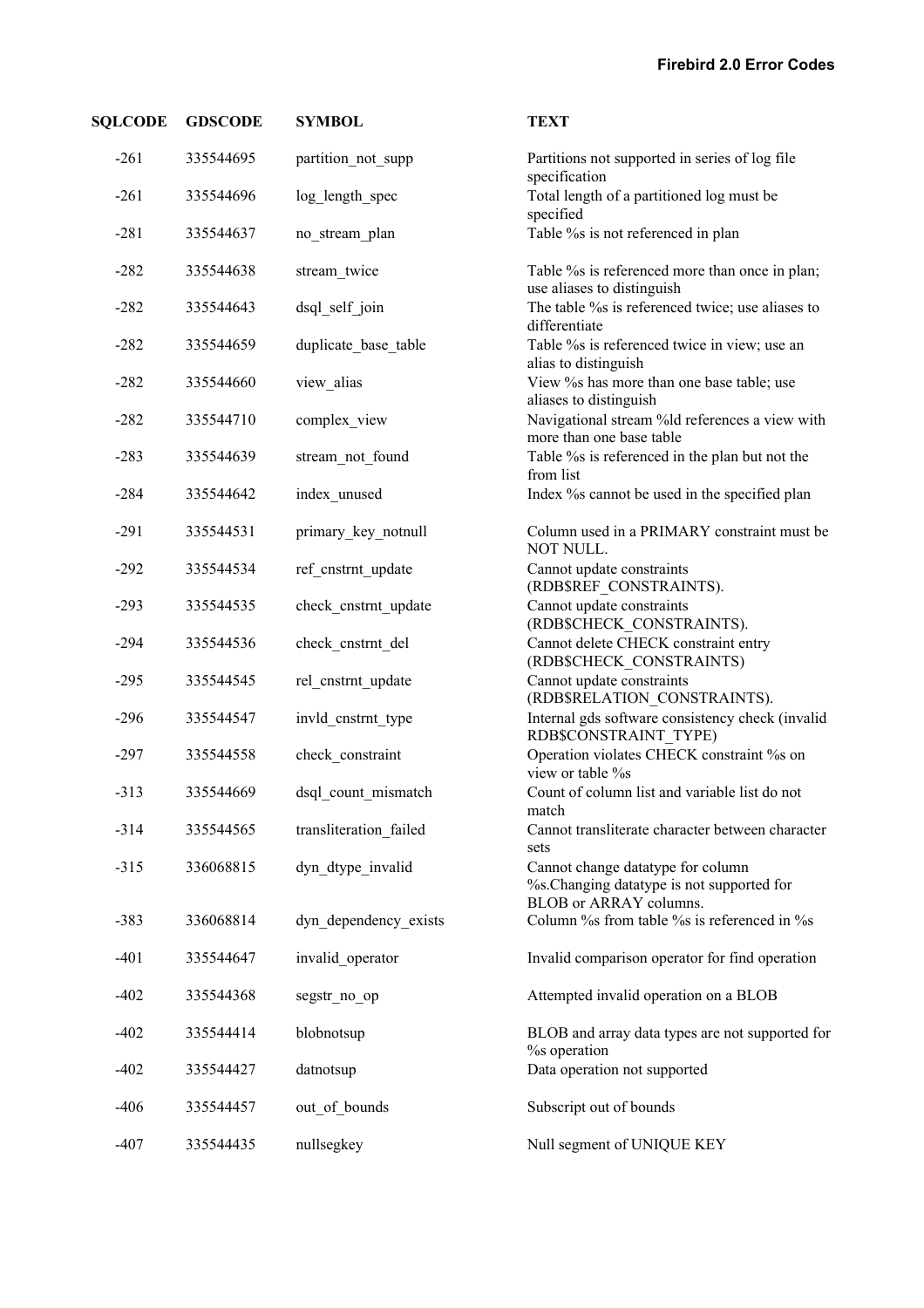| <b>SQLCODE</b> | <b>GDSCODE</b> | <b>SYMBOL</b>                   | <b>TEXT</b>                                                                                            |
|----------------|----------------|---------------------------------|--------------------------------------------------------------------------------------------------------|
| $-413$         | 335544334      | convert_error                   | Conversion error from string "%s"                                                                      |
| $-413$         | 335544454      | nofilter                        | Filter not found to convert type %ld to type %ld                                                       |
| $-413$         | 335544860      | blob_convert_error              | Unsupported conversion to target type BLOB<br>(subtype %d)                                             |
| $-413$         | 335544861      | array convert error             | Unsupported conversion to target type ARRAY                                                            |
| $-501$         | 335544327      | bad_req_handle                  | Invalid request handle                                                                                 |
| $-501$         | 335544577      | dsql_cursor_close_err           | Attempt to reclose a closed cursor                                                                     |
| $-502$         | 336003090      | dsql_cursor_redefined           | Statement already has a cursor % assigned                                                              |
| $-502$         | 336003091      | dsql cursor not found           | Cursor % is not found in the current context                                                           |
| $-502$         | 336003092      | dsql cursor exists              | Cursor % already exists in the current context                                                         |
| $-502$         | 336003093      | dsql cursor rel ambiguous       | Relation % is ambiguous in cursor % s                                                                  |
| $-502$         | 336003094      | dsql cursor rel not found       | Relation % is not found in cursor % s                                                                  |
| $-502$         | 336003095      | dsql cursor not open            | Cursor is not open                                                                                     |
| $-502$         | 335544574      | dsql decl err                   | Invalid cursor declaration                                                                             |
| $-502$         | 335544576      | dsql_cursor_open_err            | Attempt to reopen an open cursor                                                                       |
| $-504$         | 336003089      | dsql cursor invalid             | Empty cursor name is not allowed                                                                       |
| $-504$         | 335544572      | dsql cursor err                 | Invalid cursor reference                                                                               |
| $-508$         | 335544348      | no_cur_rec                      | No current record for fetch operation                                                                  |
| $-510$         | 335544575      | dsql cursor update err          | Cursor % is not updatable                                                                              |
| $-518$         | 335544582      | dsql request err                | Request unknown                                                                                        |
| $-519$         | 335544688      | dsql_open_cursor_request        | The prepare statement identifies a prepare<br>statement with an open cursor                            |
| $-530$         | 335544466      | foreign_key                     | Violation of FOREIGN KEY constraint "%s" on<br>table "%s"                                              |
| $-530$         | 335544838      | foreign key target doesnt exist | Foreign key reference target does not exist                                                            |
| $-530$         | 335544839      | foreign_key_references_present  | Foreign key references are present for the record                                                      |
| $-531$         | 335544597      | dsql_crdb_prepare_err           | Cannot prepare a CREATE                                                                                |
| $-532$         | 335544469      | trans invalid                   | DATABASE/SCHEMA statement<br>Transaction marked invalid by I/O error                                   |
| $-551$         | 335544352      | no priv                         | No permission for % access to % % %                                                                    |
| $-551$         | 335544790      | insufficient svc privileges     | Service % requires SYSDBA<br>permissions. Reattach to the Service Manager<br>using the SYSDBA account. |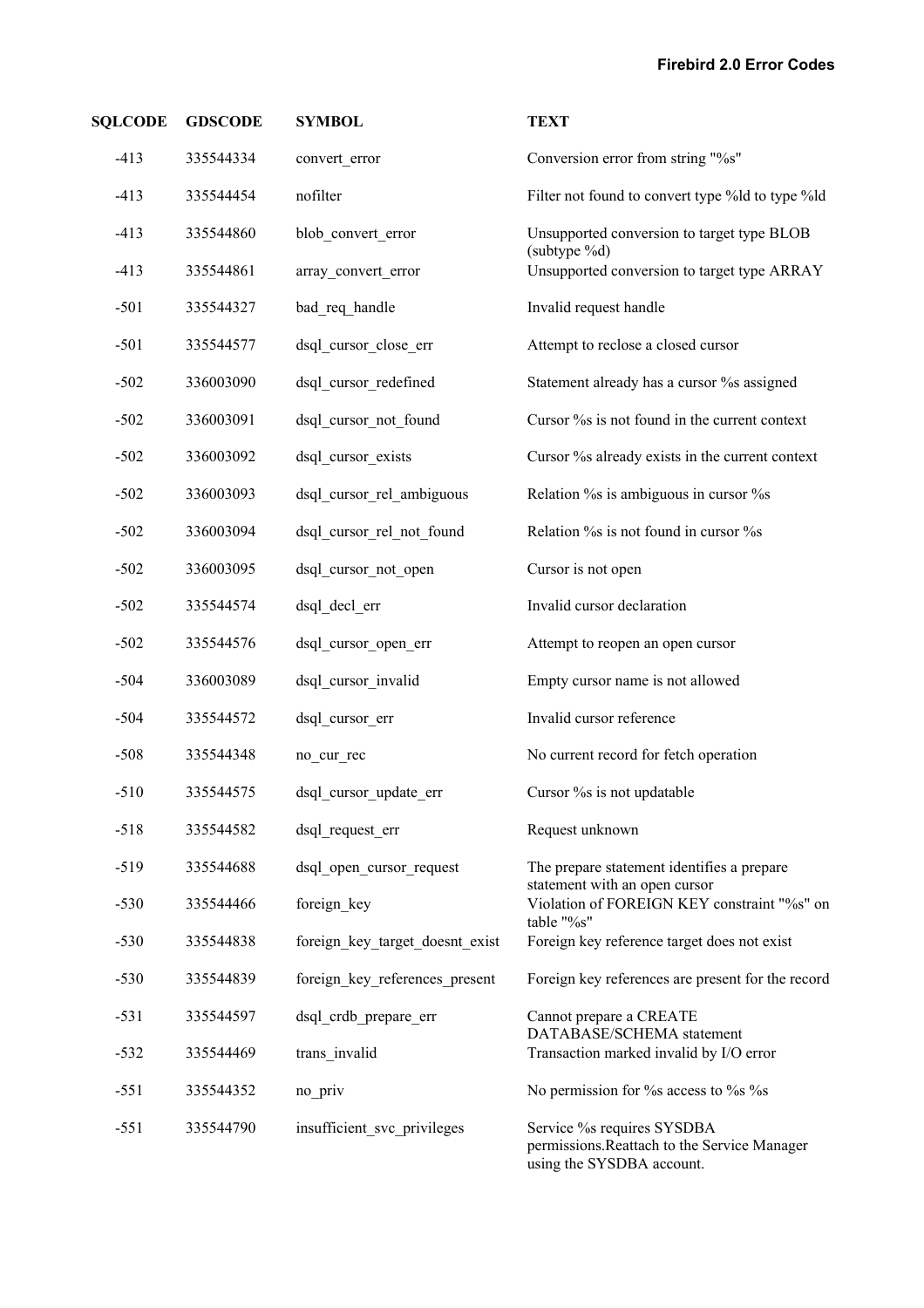| <b>SQLCODE</b> | <b>GDSCODE</b> | <b>SYMBOL</b>              | <b>TEXT</b>                                                                       |
|----------------|----------------|----------------------------|-----------------------------------------------------------------------------------|
| $-552$         | 335544550      | not rel owner              | Only the owner of a table may reassign<br>ownership                               |
| $-552$         | 335544553      | grant_nopriv               | User does not have GRANT privileges for<br>operation                              |
| $-552$         | 335544707      | grant_nopriv_on_base       | User does not have GRANT privileges on base<br>table/view for operation           |
| $-553$         | 335544529      | existing_priv_mod          | Cannot modify an existing user privilege                                          |
| $-595$         | 335544645      | stream_crack               | The current position is on a crack                                                |
| $-596$         | 335544644      | stream_bof                 | Illegal operation when at beginning of stream                                     |
| $-597$         | 335544632      | dsql_file_length_err       | Preceding file did not specify length, so % must<br>include starting page number  |
| $-598$         | 335544633      | dsql_shadow_number_err     | Shadow number must be a positive integer                                          |
| $-599$         | 335544607      | node_err                   | Gen.c: node not supported                                                         |
| $-599$         | 335544625      | node name err              | A node name is not permitted in a secondary,<br>shadow, cache or log file name    |
| $-600$         | 335544680      | crrp_data_err              | Sort error: corruption in data structure                                          |
| $-601$         | 335544646      | db or file exists          | Database or file exists                                                           |
| $-604$         | 335544593      | dsql_max_arr_dim_exceeded  | Array declared with too many dimensions                                           |
| $-604$         | 335544594      | dsql_arr_range_error       | Illegal array dimension range                                                     |
| $-605$         | 335544682      | dsql_field_ref             | Inappropriate self-reference of column                                            |
| $-607$         | 336003074      | dsql_dbkey_from_non_table  | Cannot SELECT RDB\$DB_KEY from a stored<br>procedure.                             |
| $-607$         | 336003086      | dsql_udf_return_pos_err    | External function should have return position<br>between 1 and %d                 |
| $-607$         | 336003096      | dsql_type_not_supp_ext_tab | Data type %s is not supported for EXTERNAL<br>TABLES. Relation '%s', field '%s'   |
| $-607$         | 335544351      | no meta update             | Unsuccessful metadata update                                                      |
| $-607$         | 335544549      | systrig update             | Cannot modify or erase a system trigger                                           |
| $-607$         | 335544657      | dsql no blob array         | Array/BLOB/DATE data types not allowed in<br>arithmetic                           |
| $-607$         | 335544746      | reftable requires pk       | "REFERENCES table" without "(column)"<br>requires PRIMARY KEY on referenced table |
| $-607$         | 335544815      | generator_name             | <b>GENERATOR %s</b>                                                               |
| $-607$         | 335544816      | udf name                   | UDF %s                                                                            |
| $-607$         | 335544858      | must_have_phys_field       | Can't have relation with only computed fields or<br>constraints                   |
| $-607$         | 336397206      | dsql table not found       | Table % does not exist                                                            |
| $-607$         | 336397207      | dsql view not found        | View % does not exist                                                             |
| $-612$         | 336068812      | dyn_domain_name_exists     | Cannot rename domain % to %s.A domain with<br>that name already exists.           |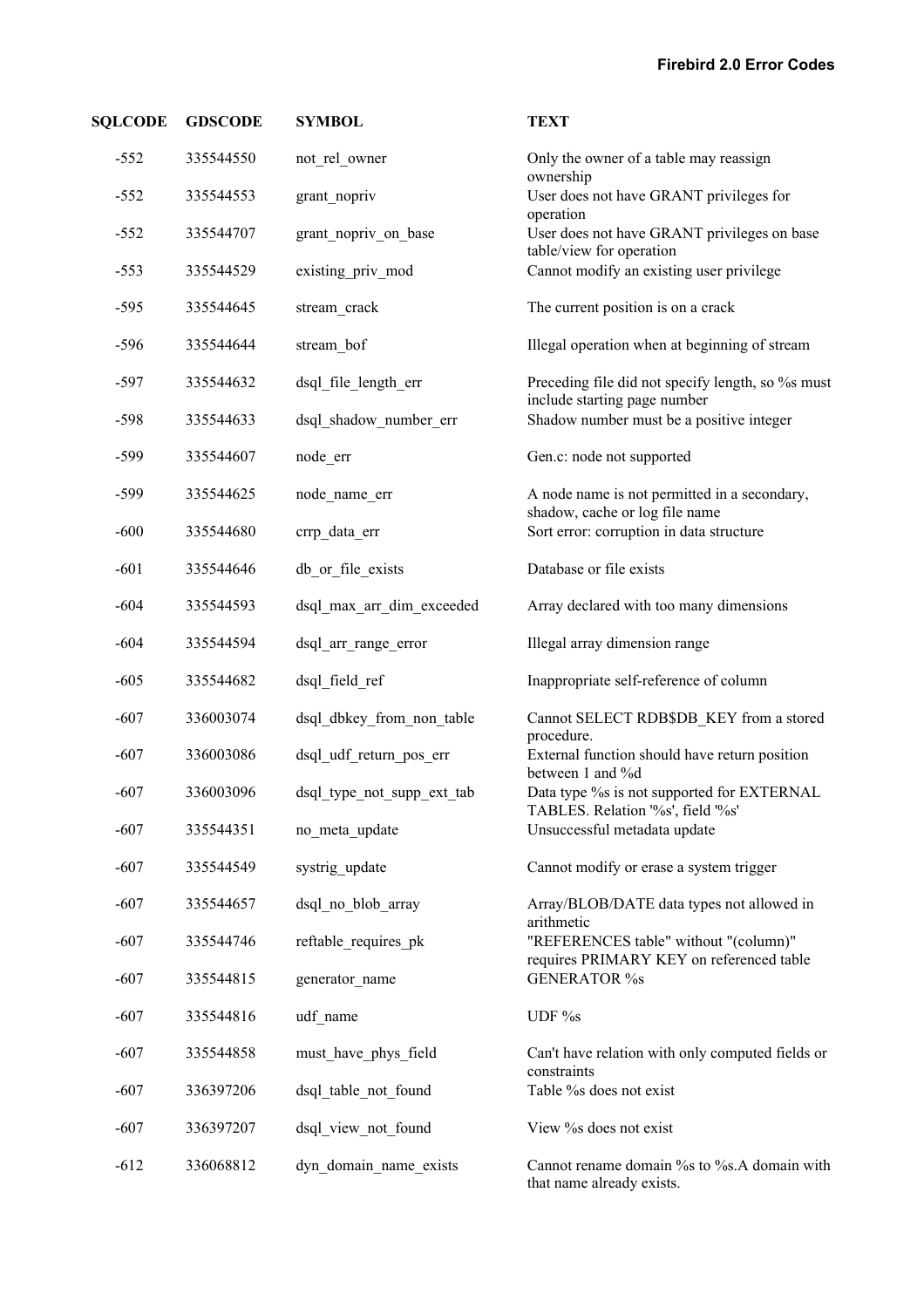| <b>SQLCODE</b> | <b>GDSCODE</b> | <b>SYMBOL</b>            | <b>TEXT</b>                                                                         |
|----------------|----------------|--------------------------|-------------------------------------------------------------------------------------|
| $-612$         | 336068813      | dyn field name exists    | Cannot rename column % to %s.A column with<br>that name already exists in table %s. |
| $-615$         | 335544475      | relation_lock            | Lock on table %s conflicts with existing lock                                       |
| $-615$         | 335544476      | record_lock              | Requested record lock conflicts with existing<br>lock                               |
| $-615$         | 335544507      | range_in_use             | Refresh range number %ld already in use                                             |
| $-616$         | 335544530      | primary_key_ref          | Cannot delete PRIMARY KEY being used in<br>FOREIGN KEY definition.                  |
| $-616$         | 335544539      | integ_index_del          | Cannot delete index used by an Integrity<br>Constraint                              |
| $-616$         | 335544540      | integ_index_mod          | Cannot modify index used by an Integrity<br>Constraint                              |
| $-616$         | 335544541      | check_trig_del           | Cannot delete trigger used by a CHECK<br>Constraint                                 |
| $-616$         | 335544543      | cnstrnt_fld_del          | Cannot delete column being used in an Integrity<br>Constraint.                      |
| $-616$         | 335544630      | dependency               | There are %ld dependencies                                                          |
| $-616$         | 335544674      | del_last_field           | Last column in a table cannot be deleted                                            |
| $-616$         | 335544728      | integ_index_deactivate   | Cannot deactivate index used by an integrity<br>constraint                          |
| $-616$         | 335544729      | integ_deactivate_primary | Cannot deactivate index used by a<br>PRIMARY/UNIQUE constraint                      |
| $-617$         | 335544542      | check_trig_update        | Cannot update trigger used by a CHECK<br>Constraint                                 |
| $-617$         | 335544544      | cnstrnt_fld_rename       | Cannot rename column being used in an Integrity<br>Constraint.                      |
| $-618$         | 335544537      | integ_index_seg_del      | Cannot delete index segment used by an Integrity<br>Constraint                      |
| $-618$         | 335544538      | integ_index_seg_mod      | Cannot update index segment used by an<br><b>Integrity Constraint</b>               |
| $-625$         | 335544347      | not_valid                | Validation error for column %s, value "%s"                                          |
| $-637$         | 335544664      | dsql duplicate spec      | Duplicate specification of %s- not supported                                        |
| $-660$         | 335544533      | foreign key notfound     | Non-existent PRIMARY or UNIQUE KEY<br>specified for FOREIGN KEY.                    |
| $-660$         | 335544628      | idx create err           | Cannot create index %s                                                              |
| $-663$         | 335544624      | idx seg err              | Segment count of 0 defined for index %s                                             |
| $-663$         | 335544631      | idx_key_err              | Too many keys defined for index %s                                                  |
| $-663$         | 335544672      | key field err            | Too few key columns found for index %s<br>(incorrect column name?)                  |
| $-664$         | 335544434      | keytoobig                | Key size exceeds implementation restriction for<br>index "%s"                       |
| $-677$         | 335544445      | ext_err                  | % extension error                                                                   |
| $-685$         | 335544465      | bad_segstr_type          | Invalid BLOB type for operation                                                     |
| $-685$         | 335544670      | blob_idx_err             | Attempt to index BLOB column in index %s                                            |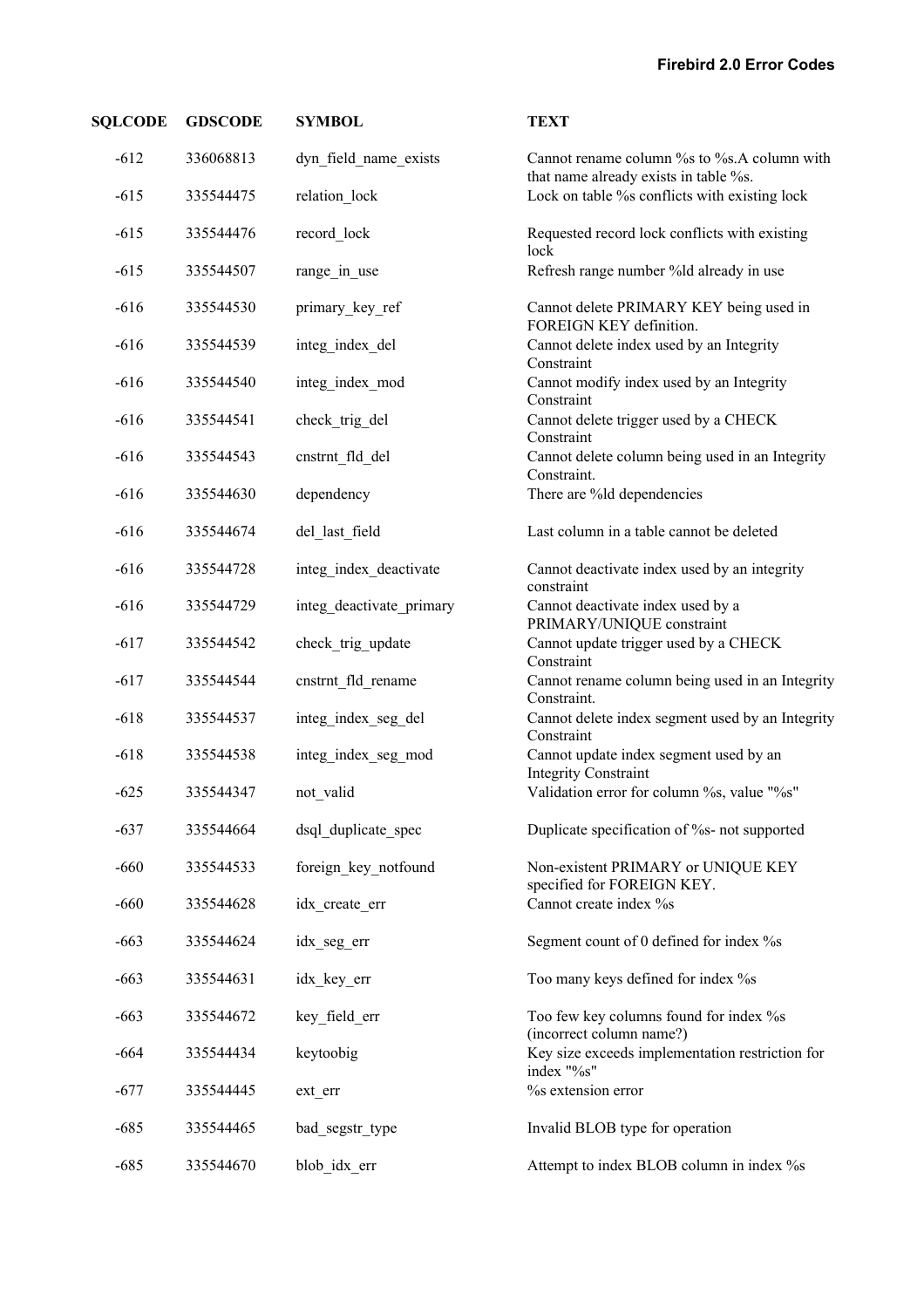| <b>SQLCODE</b> | <b>GDSCODE</b> | <b>SYMBOL</b>                | <b>TEXT</b>                                                                               |
|----------------|----------------|------------------------------|-------------------------------------------------------------------------------------------|
| $-685$         | 335544671      | array_idx_err                | Attempt to index array column in index %s                                                 |
| $-689$         | 335544403      | badpagtyp                    | Page %ld is of wrong type (expected %ld, found<br>$%$ ld)                                 |
| $-689$         | 335544650      | page_type_err                | Wrong page type                                                                           |
| $-690$         | 335544679      | no_segments_err              | Segments not allowed in expression index % s                                              |
| $-691$         | 335544681      | rec size err                 | New record size of %ld bytes is too big                                                   |
| $-692$         | 335544477      | max idx                      | Maximum indexes per table (%d) exceeded                                                   |
| $-693$         | 335544663      | req_max_clones_exceeded      | Too many concurrent executions of the same<br>request                                     |
| $-694$         | 335544684      | no field access              | Cannot access column % in view %                                                          |
| $-802$         | 335544321      | arith except                 | Arithmetic exception, numeric overflow, or<br>string truncation                           |
| $-802$         | 335544836      | concat overflow              | Concatenation overflow. Resulting string cannot<br>exceed 32K in length.                  |
| $-803$         | 335544349      | no_dup                       | Attempt to store duplicate value (visible to active<br>transactions) in unique index "%s" |
| $-803$         | 335544665      | unique key violation         | Violation of PRIMARY or UNIQUE KEY<br>constraint "%s" on table "%s"                       |
| $-804$         | 335544380      | wronumarg                    | Wrong number of arguments on call                                                         |
| $-804$         | 335544583      | dsql_sqlda_err               | SQLDA missing or incorrect version, or<br>incorrect number/type of variables              |
| $-804$         | 335544586      | dsql function err            | Function unknown                                                                          |
| $-804$         | 335544713      | dsql_sqlda_value_err         | Incorrect values within SQLDA structure                                                   |
| $-804$         | 336397205      | dsql_too_old_ods             | ODS versions before ODS%d are not supported                                               |
| $-806$         | 335544600      | col name err                 | Only simple column names permitted for VIEW<br>WITH CHECK OPTION                          |
| $-807$         | 335544601      | where err                    | No WHERE clause for VIEW WITH CHECK<br><b>OPTION</b>                                      |
| $-808$         | 335544602      | table view err               | Only one table allowed for VIEW WITH<br><b>CHECK OPTION</b>                               |
| $-809$         | 335544603      | distinct err                 | DISTINCT, GROUP or HAVING not permitted<br>for VIEW WITH CHECK OPTION                     |
| $-810$         | 335544605      | subquery err                 | No subqueries permitted for VIEW WITH<br><b>CHECK OPTION</b>                              |
| $-811$         | 335544652      | sing select err              | Multiple rows in singleton select                                                         |
| $-816$         | 335544651      | ext readonly err             | Cannot insert because the file is readonly or is on<br>a read only medium.                |
| $-816$         | 335544715      | extfile_uns_op               | Operation not supported for EXTERNAL FILE<br>table %s                                     |
| $-817$         | 336003079      | isc sql dialect conflict num | DB dialect %d and client dialect %d conflict<br>with respect to numeric precision %d.     |
| $-817$         | 335544361      | read only trans              | Attempted update during read-only transaction                                             |
| $-817$         | 335544371      | segstr no write              | Attempted write to read-only BLOB                                                         |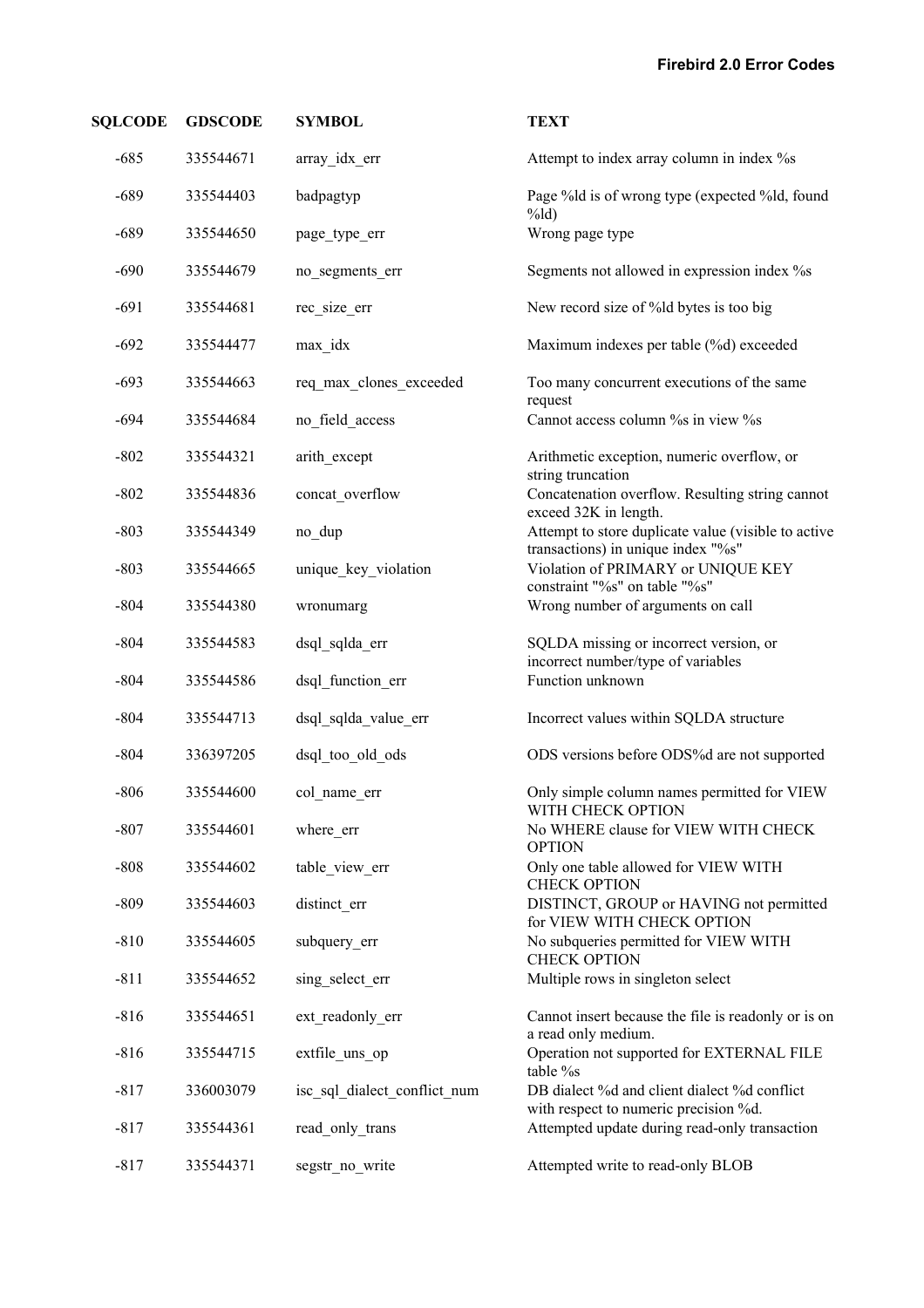| <b>SQLCODE</b> | <b>GDSCODE</b> | <b>SYMBOL</b>                  | <b>TEXT</b>                                                                           |
|----------------|----------------|--------------------------------|---------------------------------------------------------------------------------------|
| $-817$         | 335544444      | read_only                      | Operation not supported                                                               |
| $-817$         | 335544765      | read_only_database             | Attempted update on read-only database                                                |
| $-817$         | 335544766      | must be dialect 2 and up       | SQL dialect % is not supported in this database                                       |
| $-817$         | 335544793      | ddl not allowed by db sql dial | Metadata update statement is not allowed by the                                       |
| $-820$         | 335544356      | obsolete metadata              | current database SQL dialect %d<br>Metadata is obsolete                               |
| $-820$         | 335544379      | wrong ods                      | Unsupported on-disk structure for file %s; found<br>%ld.%ld, support %ld.%ld          |
| $-820$         | 335544437      | wrodynver                      | Wrong DYN version                                                                     |
| $-820$         | 335544467      | high minor                     | Minor version too high found %ld expected %ld                                         |
| $-823$         | 335544473      | invalid bookmark               | Invalid bookmark handle                                                               |
| $-824$         | 335544474      | bad lock level                 | Invalid lock level %d                                                                 |
| $-825$         | 335544519      | bad_lock_handle                | Invalid lock handle                                                                   |
| $-826$         | 335544585      | dsql stmt handle               | Invalid statement handle                                                              |
| $-827$         | 335544655      | invalid direction              | Invalid direction for find operation                                                  |
| $-827$         | 335544718      | invalid key                    | Invalid key for find operation                                                        |
| $-828$         | 335544678      | inval_key_posn                 | Invalid key position                                                                  |
| $-829$         | 336068816      | dyn char fld too small         | New size specified for column % must be at<br>least %d characters.                    |
| $-829$         | 336068817      | dyn_invalid_dtype_conversion   | Cannot change datatype for %s. Conversion from<br>base type % to % is not supported.  |
| $-829$         | 336068818      | dyn_dtype_conv_invalid         | Cannot change datatype for column % from a<br>character type to a non-character type. |
| $-829$         | 335544616      | field ref err                  | Invalid column reference                                                              |
| $-830$         | 335544615      | field aggregate err            | Column used with aggregate                                                            |
| $-831$         | 335544548      | primary key exists             | Attempt to define a second PRIMARY KEY for<br>the same table                          |
| $-832$         | 335544604      | key field count err            | FOREIGN KEY column count does not match<br>PRIMARY KEY                                |
| $-833$         | 335544606      | expression eval err            | Expression evaluation not supported                                                   |
| $-833$         | 335544810      | date range exceeded            | Value exceeds the range for valid dates                                               |
| $-834$         | 335544508      | range not found                | Refresh range number %ld not found                                                    |
| $-835$         | 335544649      | bad checksum                   | Bad checksum                                                                          |
| $-836$         | 335544517      | except                         | Exception %d                                                                          |
| $-836$         | 335544848      | except2                        | Exception %s                                                                          |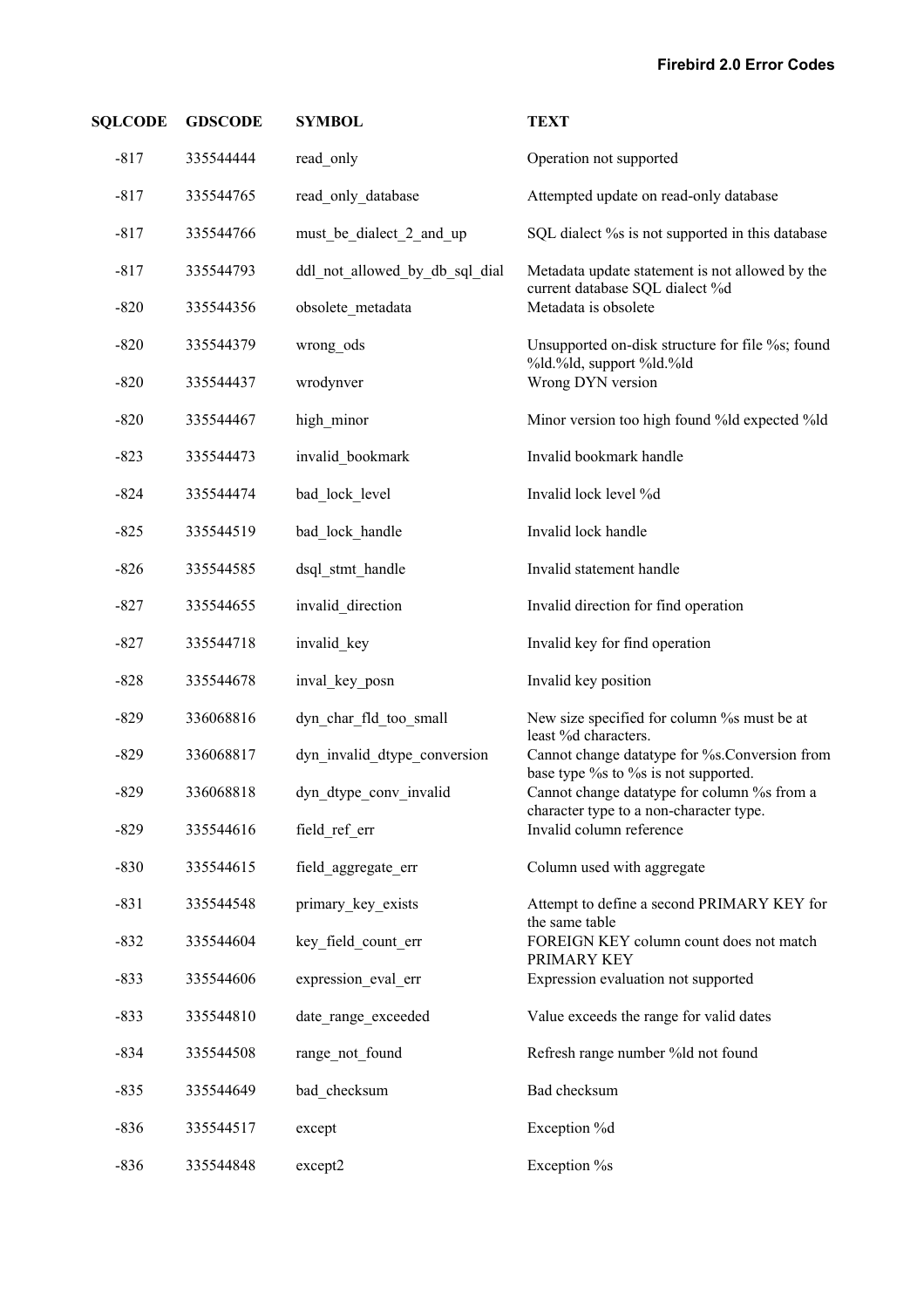| <b>SQLCODE</b> | <b>GDSCODE</b> | <b>SYMBOL</b>            | <b>TEXT</b>                                                 |
|----------------|----------------|--------------------------|-------------------------------------------------------------|
| $-837$         | 335544518      | cache restart            | Restart shared cache manager                                |
| $-838$         | 335544560      | shutwarn                 | Database %s shutdown in %d seconds                          |
| $-841$         | 335544677      | version_err              | Too many versions                                           |
| $-842$         | 335544697      | precision_err            | Precision must be from 1 to 18                              |
| $-842$         | 335544698      | scale_nogt               | Scale must be between zero and precision                    |
| $-842$         | 335544699      | expec short              | Short integer expected                                      |
| $-842$         | 335544700      | expec long               | Long integer expected                                       |
| $-842$         | 335544701      | expec ushort             | Unsigned short integer expected                             |
| $-842$         | 335544712      | expec positive           | Positive value expected                                     |
| $-901$         | 336330753      | gbak_unknown_switch      | Found unknown switch                                        |
| $-901$         | 336920577      | gstat_unknown_switch     | Found unknown switch                                        |
| $-901$         | 335740929      | gfix db name             | Data base file name (%s) already given                      |
| $-901$         | 335544322      | bad dbkey                | Invalid database key                                        |
| $-901$         | 336920578      | gstat_retry              | Please retry, giving a database name                        |
| $-901$         | 336330754      | gbak_page_size_missing   | Page size parameter missing                                 |
| $-901$         | 335740930      | gfix invalid sw          | Invalid switch %s                                           |
| $-901$         | 336920579      | gstat wrong ods          | Wrong ODS version, expected %d, encountered                 |
| $-901$         | 336330755      | gbak_page_size_toobig    | $\%d$<br>Page size specified (%ld) greater than limit       |
| $-901$         | 336920580      | gstat unexpected eof     | $(16384 \text{ bytes})$<br>Unexpected end of database file. |
| $-901$         | 336330756      | gbak redir ouput missing | Redirect location for output is not specified               |
| $-901$         | 335740932      | gfix incmp sw            | Incompatible switch combination                             |
| $-901$         | 336330757      | gbak switches conflict   | Conflicting switches for backup/restore                     |
| $-901$         | 335740933      | gfix replay req          | Replay log pathname required                                |
| $-901$         | 335544326      | bad dpb form             | Unrecognized database parameter block                       |
| $-901$         | 336330758      | gbak_unknown_device      | Device type % not known                                     |
| $-901$         | 335740934      | gfix_pgbuf_req           | Number of page buffers for cache required                   |
| $-901$         | 336330759      | gbak_no_protection       | Protection is not there yet                                 |
| $-901$         | 335740935      | gfix_val_req             | Numeric value required                                      |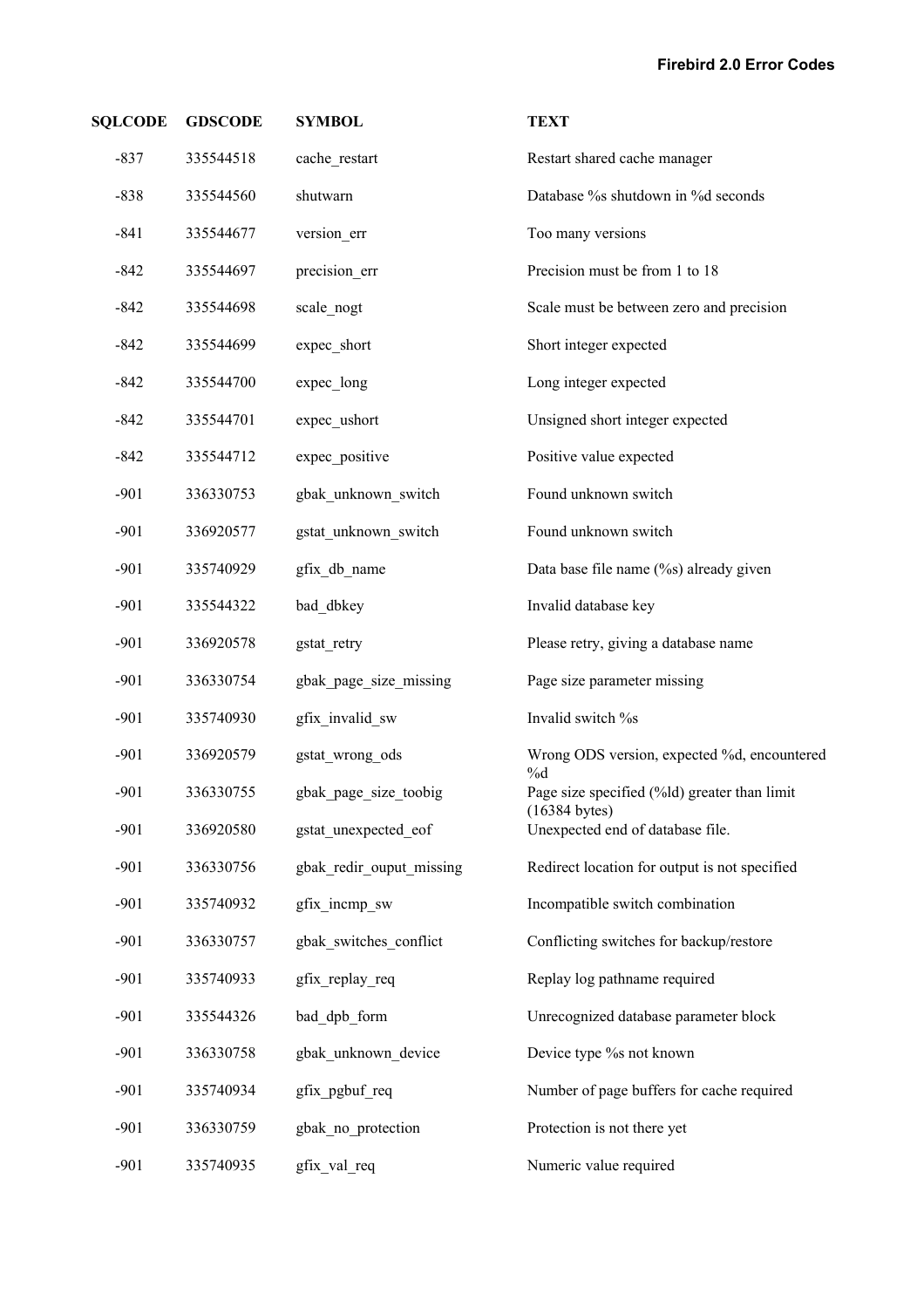| <b>SQLCODE</b> | <b>GDSCODE</b> | <b>SYMBOL</b>              | <b>TEXT</b>                                                      |
|----------------|----------------|----------------------------|------------------------------------------------------------------|
| $-901$         | 335544328      | bad segstr handle          | Invalid BLOB handle                                              |
| $-901$         | 336330760      | gbak_page_size_not_allowed | Page size is allowed only on restore or create                   |
| $-901$         | 335740936      | gfix_pval_req              | Positive numeric value required                                  |
| $-901$         | 335544329      | bad_segstr_id              | Invalid BLOB ID                                                  |
| $-901$         | 336330761      | gbak multi source dest     | Multiple sources or destinations specified                       |
| $-901$         | 335740937      | gfix_trn_req               | Number of transactions per sweep required                        |
| $-901$         | 335544330      | bad_tpb_content            | Invalid parameter in transaction parameter block                 |
| $-901$         | 336330762      | gbak filename missing      | Requires both input and output filenames                         |
| $-901$         | 335544331      | bad_tpb_form               | Invalid format for transaction parameter block                   |
| $-901$         | 336330763      | gbak dup inout names       | Input and output have the same<br>name.Disallowed.               |
| $-901$         | 335544332      | bad trans handle           | Invalid transaction handle (expecting explicit                   |
| $-901$         | 336330764      | gbak_inv_page_size         | transaction start)<br>Expected page size, encountered "%s"       |
| $-901$         | 335740940      | gfix full req              | "full" or "reserve" required                                     |
| $-901$         | 336330765      | gbak_db_specified          | REPLACE specified, but the first file % is a<br>database         |
| $-901$         | 335740941      | gfix_usrname_req           | User name required                                               |
| $-901$         | 336330766      | gbak_db_exists             | Database % already exists. To replace it, use the-<br>REP switch |
| $-901$         | 335740942      | gfix_pass_req              | Password required                                                |
| $-901$         | 336330767      | gbak unk device            | Device type not specified                                        |
| $-901$         | 336723983      | gsec cant open db          | Unable to open database                                          |
| $-901$         | 335740943      | gfix_subs_name             | Subsystem name                                                   |
| $-901$         | 336723984      | gsec_switches_error        | Error in switch specifications                                   |
| $-901$         | 335544337      | excess_trans               | Attempt to start more than %ld transactions                      |
| $-901$         | 335740945      | gfix_sec_req               | Number of seconds required                                       |
| $-901$         | 336723985      | gsec_no_op_spec            | No operation specified                                           |
| $-901$         | 335740946      | gfix_nval_req              | Numeric value between 0 and 32767 inclusive                      |
| $-901$         | 336723986      | gsec_no_usr_name           | required<br>No user name specified                               |
| $-901$         | 335544339      | infinap                    | Information type inappropriate for object                        |
| $-901$         | 336723987      | gsec_err_add               | specified<br>Add record error                                    |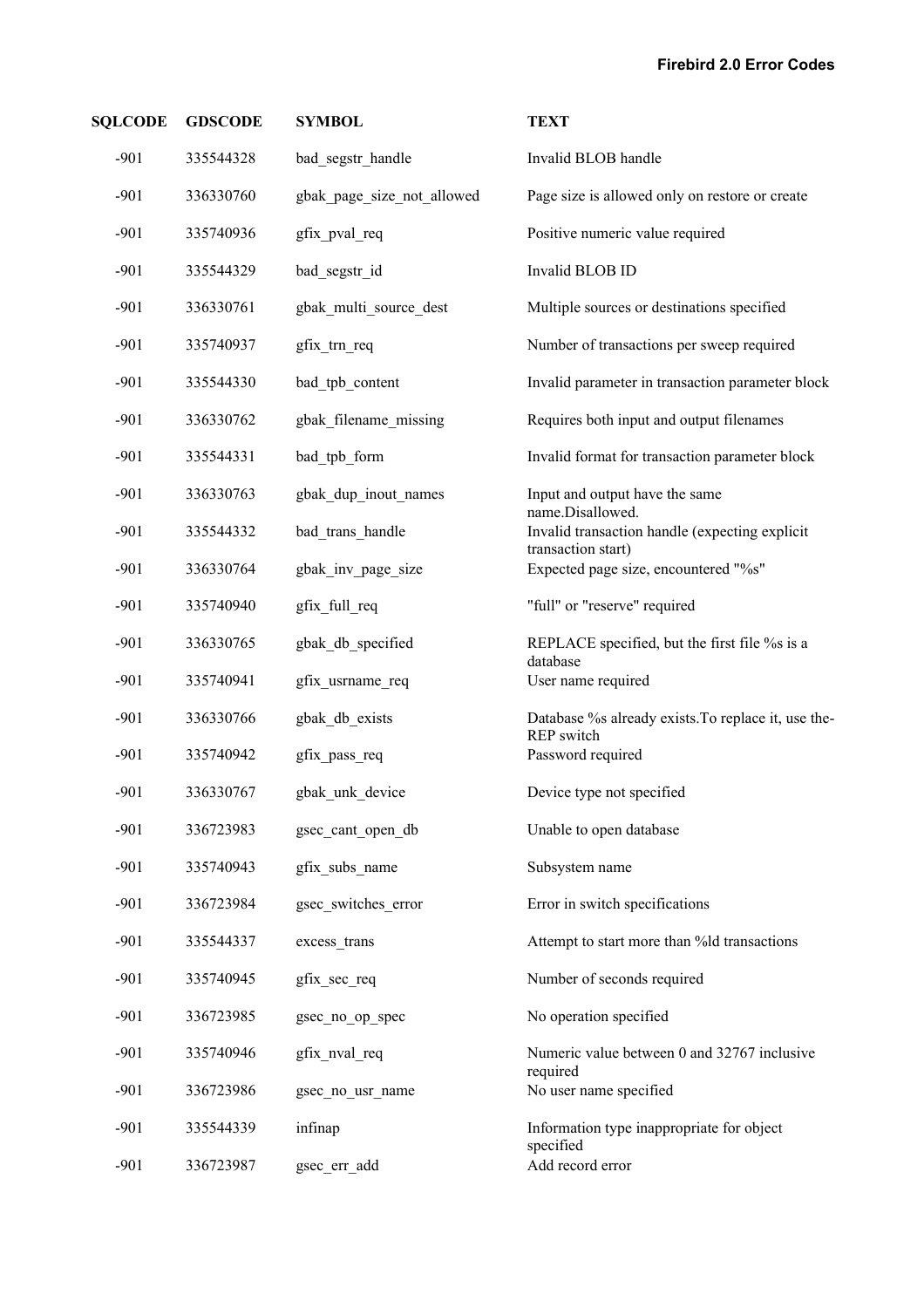| <b>SQLCODE</b> | <b>GDSCODE</b> | <b>SYMBOL</b>              | <b>TEXT</b>                                                     |
|----------------|----------------|----------------------------|-----------------------------------------------------------------|
| $-901$         | 335740947      | gfix type shut             | Must specify type of shutdown                                   |
| $-901$         | 335544340      | infona                     | No information of this type available for object<br>specified   |
| $-901$         | 336330772      | gbak blob info failed      | Gds_\$blob_info failed                                          |
| $-901$         | 335740948      | gfix_retry                 | Please retry, specifying an option                              |
| $-901$         | 336723988      | gsec_err_modify            | Modify record error                                             |
| $-901$         | 335544341      | infunk                     | Unknown information item                                        |
| $-901$         | 336330773      | gbak_unk_blob_item         | Do not understand BLOB INFO item %ld                            |
| $-901$         | 336723989      | gsec_err_find_mod          | Find/modify record error                                        |
| $-901$         | 335544342      | integ fail                 | Action cancelled by trigger (%ld) to preserve<br>data integrity |
| $-901$         | 336330774      | gbak get seg failed        | Gds_\$get_segment failed                                        |
| $-901$         | 336723990      | gsec_err_rec_not_found     | Record not found for user: %s                                   |
| $-901$         | 336330775      | gbak_close_blob_failed     | Gds_\$close_blob failed                                         |
| $-901$         | 335740951      | gfix_retry_db              | Please retry, giving a database name                            |
| $-901$         | 336723991      | gsec_err_delete            | Delete record error                                             |
| $-901$         | 336330776      | gbak_open_blob_failed      | Gds \$open blob failed                                          |
| $-901$         | 336723992      | gsec_err_find_del          | Find/delete record error                                        |
| $-901$         | 335544345      | lock conflict              | Lock conflict on no wait transaction                            |
| $-901$         | 336330777      | gbak_put_blr_gen_id_failed | Failed in put_blr_gen_id                                        |
| $-901$         | 336330778      | gbak unk type              | Data type %ld not understood                                    |
| $-901$         | 336330779      | gbak comp req failed       | Gds \$compile request failed                                    |
| $-901$         | 336330780      | gbak_start_req_failed      | Gds \$start request failed                                      |
| $-901$         | 336723996      | gsec err find disp         | Find/display record error                                       |
| $-901$         | 336920605      | gstat open err             | Can't open database file %s                                     |
| $-901$         | 336330781      | gbak rec failed            | gds \$receive failed                                            |
| $-901$         | 336723997      | gsec inv param             | Invalid parameter, no switch defined                            |
| $-901$         | 335544350      | no_finish                  | Program attempted to exit without finishing<br>database         |
| $-901$         | 336920606      | gstat read err             | Can't read a database page                                      |
| $-901$         | 336330782      | gbak rel req failed        | Gds \$release request failed                                    |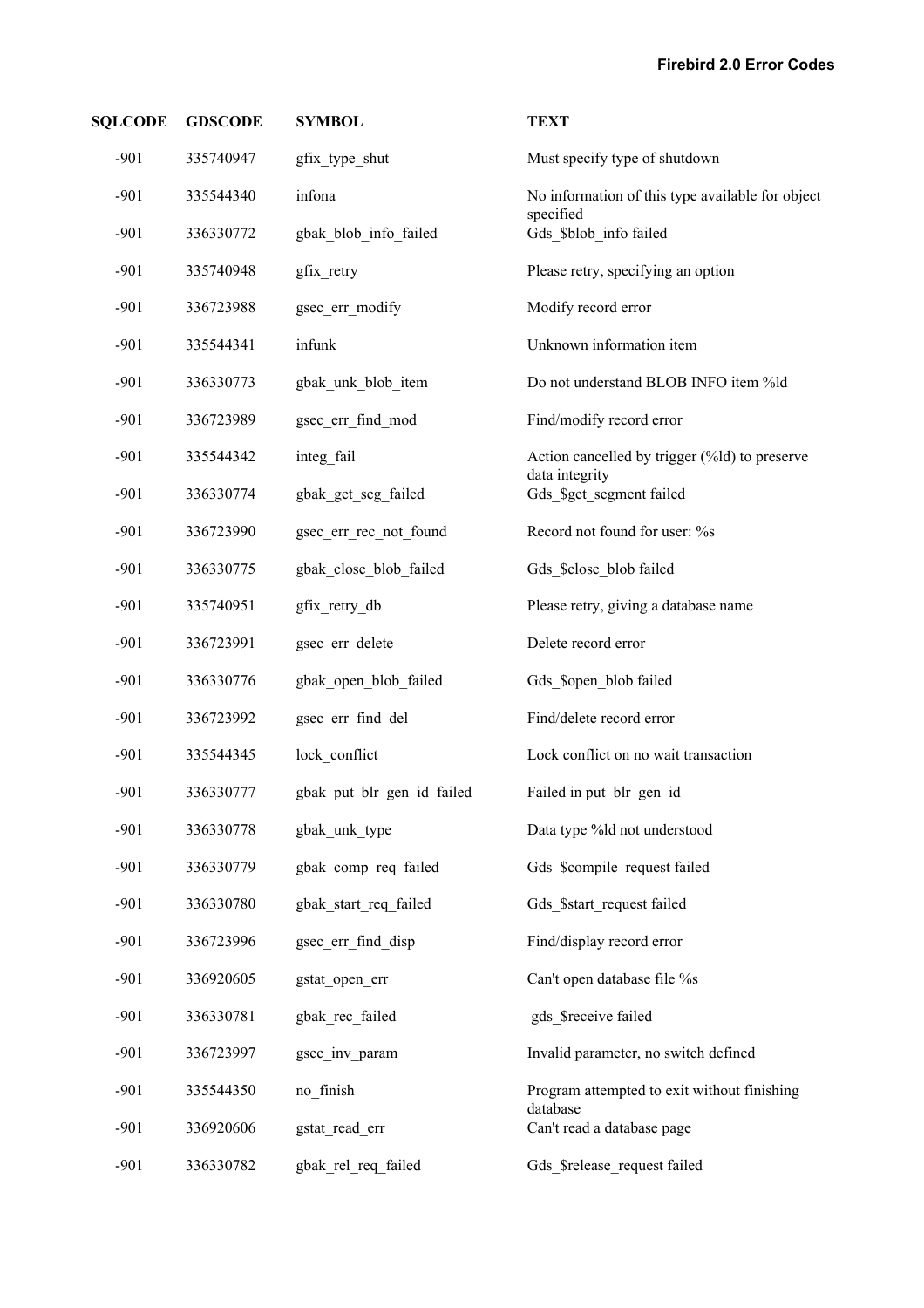| <b>SQLCODE</b> | <b>GDSCODE</b> | <b>SYMBOL</b>           | <b>TEXT</b>                                              |
|----------------|----------------|-------------------------|----------------------------------------------------------|
| $-901$         | 336723998      | gsec op specified       | Operation already specified                              |
| $-901$         | 336920607      | gstat sysmemex          | System memory exhausted                                  |
| $-901$         | 336330783      | gbak_db_info_failed     | gds_\$database_info failed                               |
| $-901$         | 336723999      | gsec pw specified       | Password already specified                               |
| $-901$         | 336330784      | gbak_no_db_desc         | Expected database description record                     |
| $-901$         | 336724000      | gsec_uid_specified      | Uid already specified                                    |
| $-901$         | 335544353      | no_recon                | Transaction is not in limbo                              |
| $-901$         | 336330785      | gbak db create failed   | Failed to create database %s                             |
| $-901$         | 336724001      | gsec_gid_specified      | Gid already specified                                    |
| $-901$         | 336330786      | gbak decomp len error   | RESTORE: decompression length error                      |
| $-901$         | 336724002      | gsec proj specified     | Project already specified                                |
| $-901$         | 335544355      | no_segstr_close         | BLOB was not closed                                      |
| $-901$         | 336330787      | gbak tbl missing        | Cannot find table %s                                     |
| $-901$         | 336724003      | gsec_org_specified      | Organization already specified                           |
| $-901$         | 336330788      | gbak_blob_col_missing   | Cannot find column for BLOB                              |
| $-901$         | 336724004      | gsec fname specified    | First name already specified                             |
| $-901$         | 335544357      | open_trans              | Cannot disconnect database with open                     |
| $-901$         | 336330789      | gbak create blob failed | transactions (%ld active)<br>Gds \$create blob failed    |
| $-901$         | 336724005      | gsec mname specified    | Middle name already specified                            |
| $-901$         | 335544358      | port_len                | Message length error (encountered %ld,<br>expected %ld)  |
| $-901$         | 336330790      | gbak put seg failed     | Gds \$put segment failed                                 |
| $-901$         | 336724006      | gsec lname specified    | Last name already specified                              |
| $-901$         | 336330791      | gbak_rec_len_exp        | Expected record length                                   |
| $-901$         | 336330792      | gbak inv rec len        | Wrong length record, expected %ld encountered<br>$\%$ ld |
| $-901$         | 336724008      | gsec_inv_switch         | Invalid switch specified                                 |
| $-901$         | 336330793      | gbak_exp_data_type      | Expected data attribute                                  |
| $-901$         | 336724009      | gsec amb switch         | Ambiguous switch specified                               |
| $-901$         | 336330794      | gbak_gen_id_failed      | Failed in store blr gen id                               |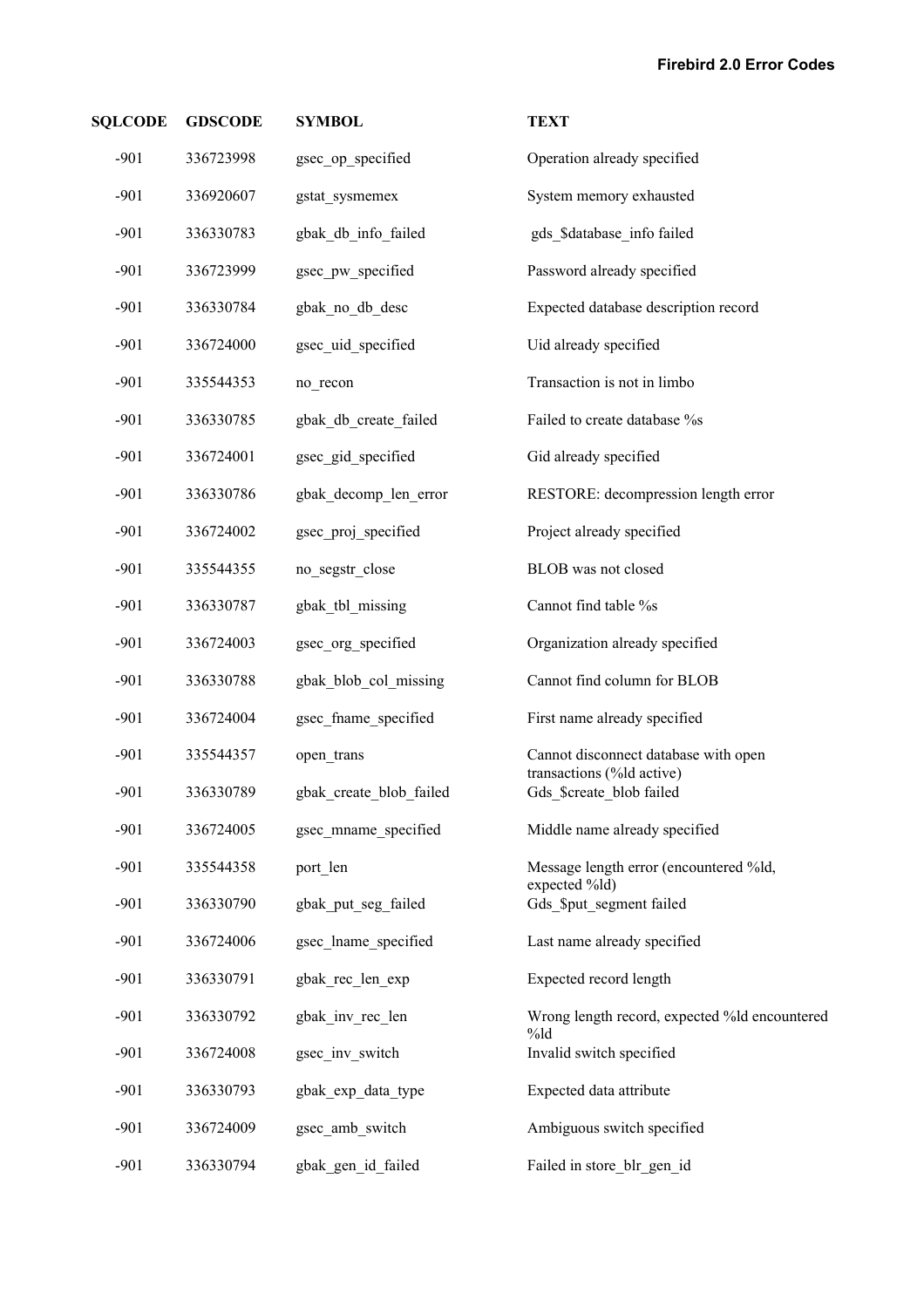| <b>SQLCODE</b> | <b>GDSCODE</b> | <b>SYMBOL</b>           | <b>TEXT</b>                                                  |
|----------------|----------------|-------------------------|--------------------------------------------------------------|
| $-901$         | 336724010      | gsec_no_op_specified    | No operation specified for parameters                        |
| $-901$         | 335544363      | req_no_trans            | No transaction for request                                   |
| $-901$         | 336330795      | gbak unk rec type       | Do not recognize record type %ld                             |
| $-901$         | 336724011      | gsec params not allowed | No parameters allowed for this operation                     |
| $-901$         | 335544364      | req_sync                | Request synchronization error                                |
| $-901$         | 336330796      | gbak_inv_bkup_ver       | Expected backup version $1, 2, 3, 4, 5, 6$ , or              |
| $-901$         | 336724012      | gsec incompat switch    | 7.Found %ld<br>Incompatible switches specified               |
| $-901$         | 335544365      | req wrong db            | Request referenced an unavailable database                   |
| $-901$         | 336330797      | gbak_missing_bkup_desc  | Expected backup description record                           |
| $-901$         | 336330798      | gbak string trunc       | String truncated                                             |
| $-901$         | 336330799      | gbak cant rest record   | warning-- record could not be restored                       |
| $-901$         | 336330800      | gbak send failed        | Gds \$send failed                                            |
| $-901$         | 335544369      | segstr no read          | Attempted read of a new, open BLOB                           |
| $-901$         | 336330801      | gbak no tbl name        | No table name for data                                       |
| $-901$         | 336330802      | gbak unexp eof          | Unexpected end of file on backup file                        |
| $-901$         | 335544370      | segstr_no_trans         | Attempted action on blob outside transaction                 |
| $-901$         | 336330803      | gbak_db_format_too_old  | Database format %ld is too old to restore to                 |
| $-901$         | 335544372      | segstr wrong db         | Attempted reference to BLOB in unavailable                   |
| $-901$         | 336330804      | gbak inv array dim      | database<br>Array dimension for column % is invalid          |
| $-901$         | 336330807      | gbak xdr len expected   | Expected XDR record length                                   |
| $-901$         | 335544376      | unres rel               | Table % was omitted from the transaction                     |
| $-901$         | 335544377      | uns ext                 | reserving list<br>Request includes a DSRI extension not      |
| $-901$         | 335544378      | wish list               | supported in this implementation<br>Feature is not supported |
| $-901$         | 335544382      | random                  | $\%$ s                                                       |
| $-901$         | 335544383      | fatal_conflict          | Unrecoverable conflict with limbo transaction                |
| $-901$         | 335740991      | gfix exceed max         | $%$ ld<br>Internal block exceeds maximum size                |
| $-901$         | 335740992      | gfix corrupt pool       | Corrupt pool                                                 |
| $-901$         | 336330817      | gbak_open_bkup_error    | Cannot open backup file %s                                   |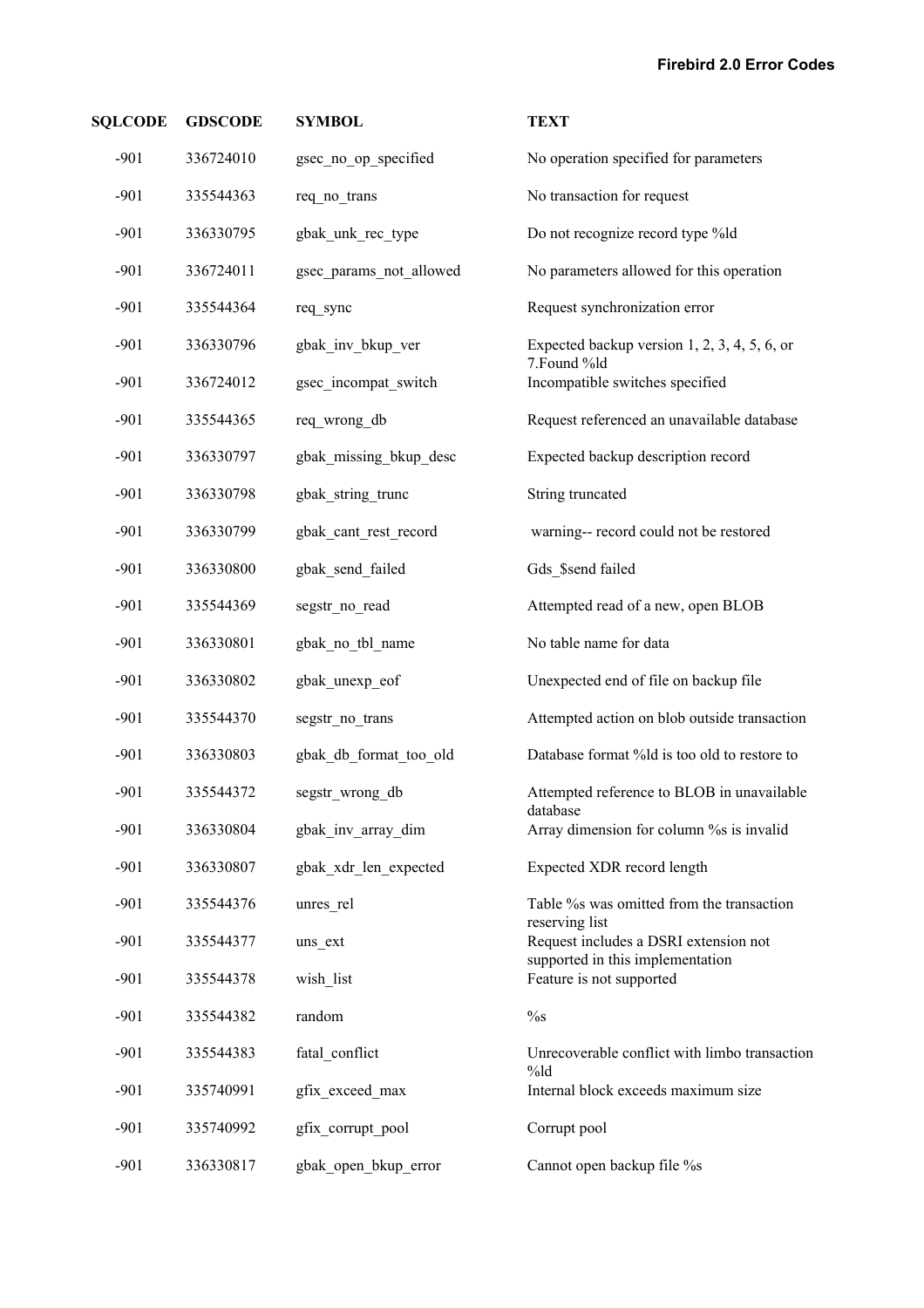| <b>SQLCODE</b> | <b>GDSCODE</b> | <b>SYMBOL</b>              | <b>TEXT</b>                                                |
|----------------|----------------|----------------------------|------------------------------------------------------------|
| $-901$         | 335740993      | gfix mem exhausted         | Virtual memory exhausted                                   |
| $-901$         | 336330818      | gbak_open_error            | Cannot open status and error output file %s                |
| $-901$         | 335740994      | gfix bad pool              | Bad pool id                                                |
| $-901$         | 335740995      | gfix trn not valid         | Transaction state %d not in valid range.                   |
| $-901$         | 335544392      | bdbincon                   | Internal error                                             |
| $-901$         | 336724044      | gsec_inv_username          | Invalid user name (maximum 31 bytes allowed)               |
| $-901$         | 336724045      | gsec_inv_pw_length         | Warning-maximum 8 significant bytes of                     |
| $-901$         | 336724046      | gsec_db_specified          | password used<br>Database already specified                |
| $-901$         | 336724047      | gsec_db_admin_specified    | Database administrator name already specified              |
| $-901$         | 336724048      | gsec db admin pw specified | Database administrator password already                    |
| $-901$         | 336724049      | gsec_sql_role_specified    | specified<br>SQL role name already specified               |
| $-901$         | 335741012      | gfix unexp eoi             | Unexpected end of input                                    |
| $-901$         | 335544407      | dbbnotzer                  | Database handle not zero                                   |
| $-901$         | 335544408      | tranotzer                  | Transaction handle not zero                                |
| $-901$         | 335741018      | gfix recon fail            | Failed to reconnect to a transaction in database<br>$\%$ s |
| $-901$         | 335544418      | trainlim                   | Transaction in limbo                                       |
| $-901$         | 335544419      | notinlim                   | Transaction not in limbo                                   |
| $-901$         | 335544420      | traoutsta                  | Transaction outstanding                                    |
| $-901$         | 335544428      | badmsgnum                  | Undefined message number                                   |
| $-901$         | 335741036      | gfix_trn_unknown           | Transaction description item unknown                       |
| $-901$         | 335741038      | gfix_mode_req              | "read only" or "read write" required                       |
| $-901$         | 335544431      | blocking signal            | Blocking signal has been received                          |
| $-901$         | 335741042      | gfix_pzval_req             | Positive or zero numeric value required                    |
| $-901$         | 335544442      | noargacc read              | Database system cannot read argument %ld                   |
| $-901$         | 335544443      | noargacc write             | Database system cannot write argument %ld                  |
| $-901$         | 335544450      | misc interpreted           | $\%$ s                                                     |
| $-901$         | 335544468      | tra_state                  | Transaction %ld is %s                                      |
| $-901$         | 335544485      | bad stmt handle            | Invalid statement handle                                   |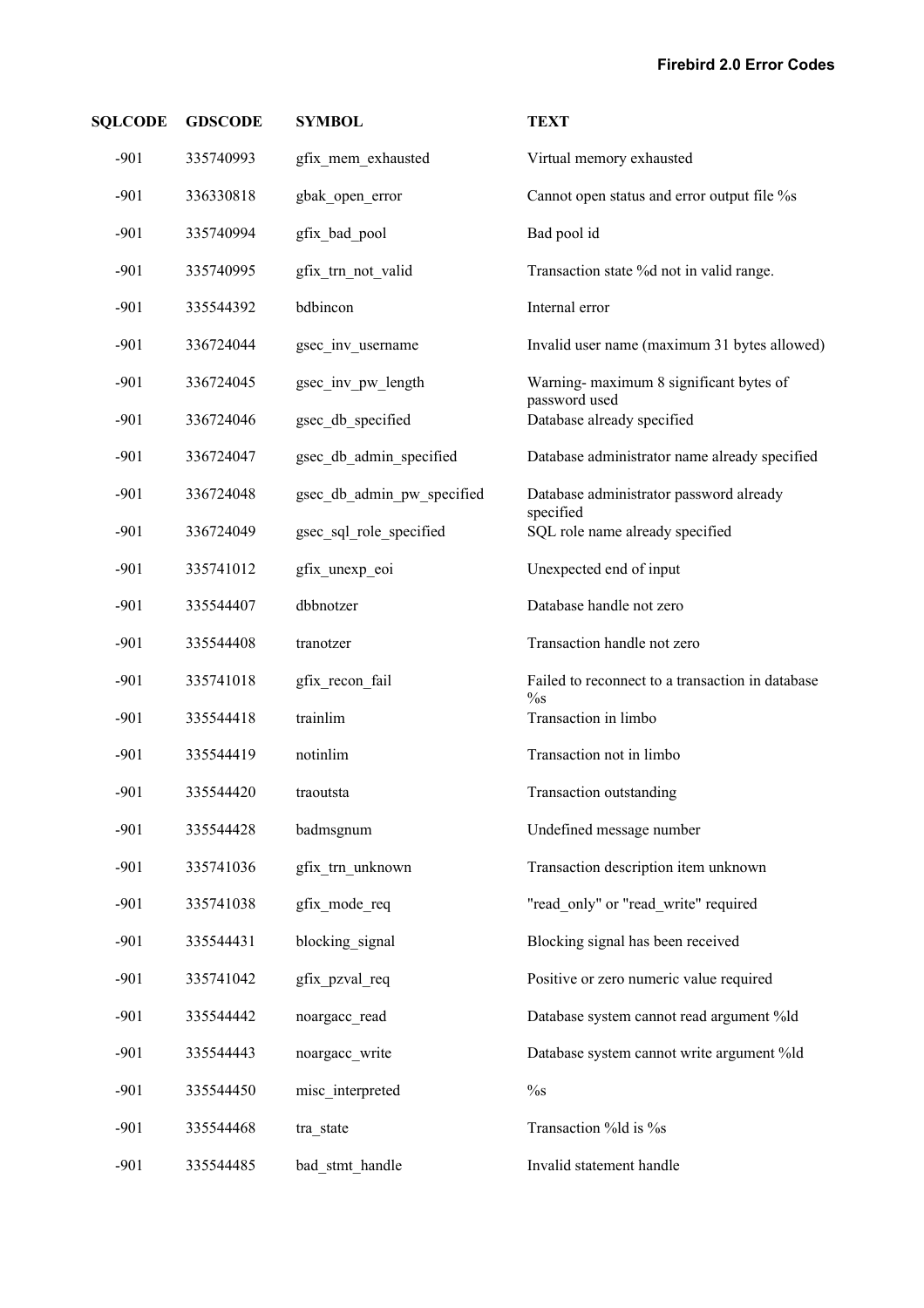| <b>SQLCODE</b> | <b>GDSCODE</b> | <b>SYMBOL</b>              | <b>TEXT</b>                                                                                     |
|----------------|----------------|----------------------------|-------------------------------------------------------------------------------------------------|
| $-901$         | 336330934      | gbak_missing_block_fac     | Blocking factor parameter missing                                                               |
| $-901$         | 336330935      | gbak inv block fac         | Expected blocking factor, encountered "%s"                                                      |
| $-901$         | 336330936      | gbak_block_fac_specified   | A blocking factor may not be used in                                                            |
| $-901$         | 336330940      | gbak missing username      | conjunction with device CT<br>User name parameter missing                                       |
| $-901$         | 336068796      | dyn_role_does_not_exist    | SQL role % does not exist                                                                       |
| $-901$         | 336330941      | gbak_missing_password      | Password parameter missing                                                                      |
| $-901$         | 336068797      | dyn no grant admin opt     | User % has no grant admin option on SQL role                                                    |
| $-901$         | 335544510      | lock timeout               | $\%$ s<br>Lock time-out on wait transaction                                                     |
| $-901$         | 336068798      | dyn user not role member   | User % is not a member of SQL role % s                                                          |
| $-901$         | 336068799      | dyn delete role failed     | % % is not the owner of SQL role %                                                              |
| $-901$         | 336068800      | dyn grant role to user     | % is a SQL role and not a user                                                                  |
| $-901$         | 336068801      | dyn_inv_sql_role_name      | User name %s could not be used for SQL role                                                     |
| $-901$         | 336068802      | dyn_dup_sql_role           | SQL role %s already exists                                                                      |
| $-901$         | 336068803      | dyn_kywd_spec_for_role     | Keyword % can not be used as a SQL role name                                                    |
| $-901$         | 336068804      | dyn roles not supported    | SQL roles are not supported in on older versions<br>of the database.A backup and restore of the |
| $-901$         | 336330952      | gbak_missing_skipped_bytes | database is required.<br>missing parameter for the number of bytes to be<br>skipped             |
| $-901$         | 336330953      | gbak inv skipped bytes     | Expected number of bytes to be skipped,<br>encountered "%s"                                     |
| $-901$         | 336068820      | dyn_zero_len_id            | Zero length identifiers are not allowed                                                         |
| $-901$         | 336330965      | gbak err restore charset   | Bad attribute for RDB\$CHARACTER_SETS                                                           |
| $-901$         | 336330967      | gbak err restore collation | Bad attribute for RDB\$COLLATIONS                                                               |
| $-901$         | 336330972      | gbak read error            | Unexpected I/O error while reading from backup<br>file                                          |
| $-901$         | 336330973      | gbak_write_error           | Unexpected I/O error while writing to backup<br>file                                            |
| $-901$         | 336330985      | gbak db in use             | Could not drop database % (database might be<br>in use)                                         |
| $-901$         | 336330990      | gbak sysmemex              | System memory exhausted                                                                         |
| $-901$         | 335544559      | bad svc handle             | Invalid service handle                                                                          |
| $-901$         | 335544561      | wrospbver                  | Wrong version of service parameter block                                                        |
| $-901$         | 335544562      | bad spb form               | Unrecognized service parameter block                                                            |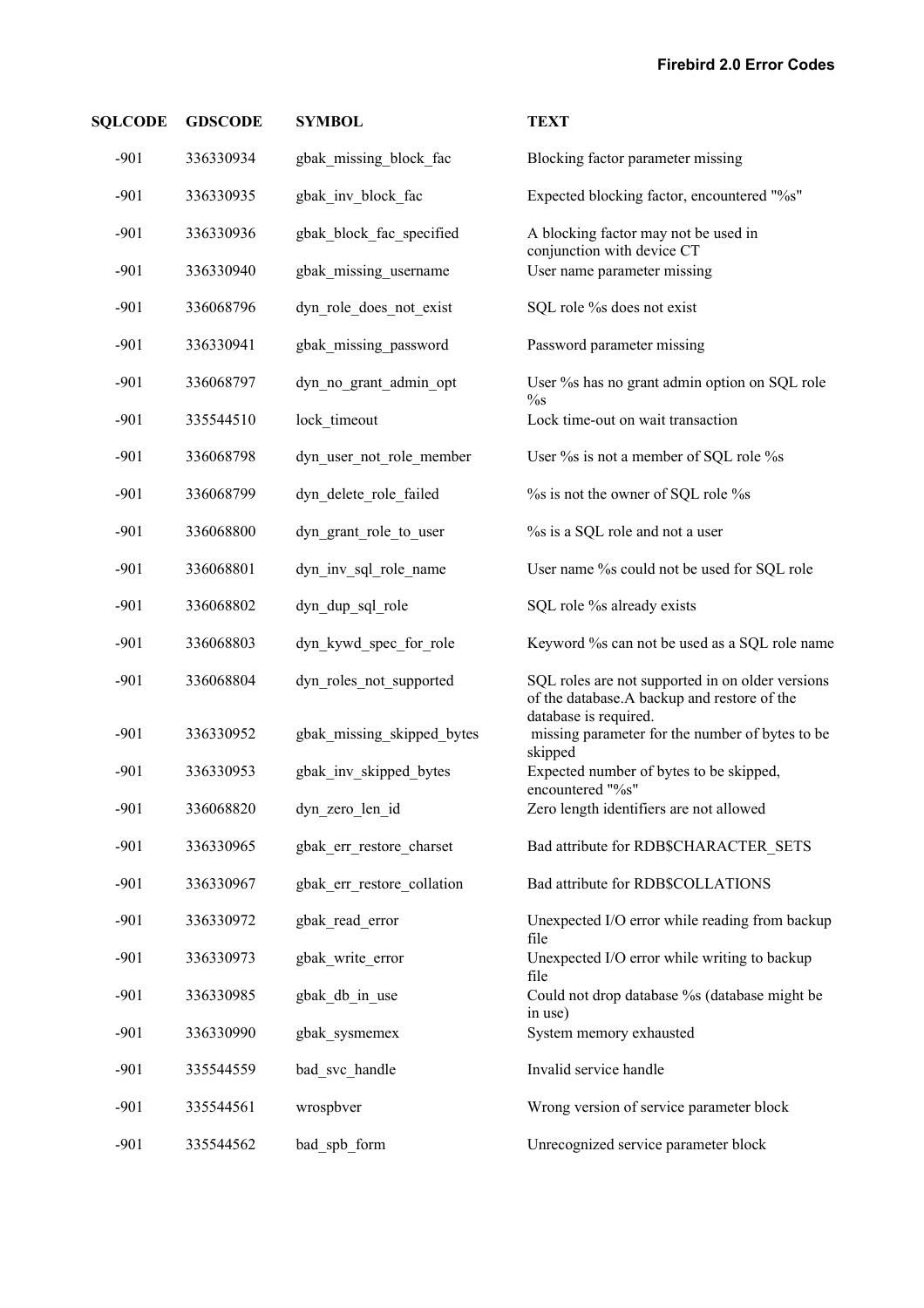| <b>SQLCODE</b> | <b>GDSCODE</b> | <b>SYMBOL</b>                 | <b>TEXT</b>                                                                       |
|----------------|----------------|-------------------------------|-----------------------------------------------------------------------------------|
| $-901$         | 335544563      | svcnotdef                     | Service % is not defined                                                          |
| $-901$         | 336331002      | gbak_restore_role_failed      | Bad attributes for restoring SQL role                                             |
| $-901$         | 336331005      | gbak_role_op_missing          | SQL role parameter missing                                                        |
| $-901$         | 336331010      | gbak_page_buffers_missing     | Page buffers parameter missing                                                    |
| $-901$         | 336331011      | gbak_page_buffers_wrong_param | Expected page buffers, encountered "%s"                                           |
| $-901$         | 336331012      | gbak_page_buffers_restore     | Page buffers is allowed only on restore or create                                 |
| $-901$         | 336331014      | gbak_inv_size                 | Size specification either missing or incorrect for                                |
| $-901$         | 336331015      | gbak_file_outof_sequence      | file %s<br>File % out of sequence                                                 |
| $-901$         | 336331016      | gbak_join_file_missing        | Can't join-- one of the files missing                                             |
| $-901$         | 336331017      | gbak_stdin_not_supptd         | standard input is not supported when using join                                   |
| $-901$         | 336331018      | gbak stdout not supptd        | operation<br>Standard output is not supported when using split                    |
| $-901$         | 336331019      | gbak_bkup_corrupt             | operation<br>Backup file % might be corrupt                                       |
| $-901$         | 336331020      | gbak_unk_db_file_spec         | Database file specification missing                                               |
| $-901$         | 336331021      | gbak_hdr_write_failed         | Can't write a header record to file %s                                            |
| $-901$         | 336331022      | gbak_disk_space_ex            | Free disk space exhausted                                                         |
| $-901$         | 336331023      | gbak_size_lt_min              | File size given $(\%d)$ is less than minimum                                      |
| $-901$         | 336331025      | gbak svc name missing         | allowed (%d)<br>Service name parameter missing                                    |
| $-901$         | 336331026      | gbak not ownr                 | Cannot restore over current database, must be                                     |
| $-901$         | 336331031      | gbak mode req                 | SYSDBA or owner of the existing database.<br>"read only" or "read write" required |
| $-901$         | 336331033      | gbak just data                | Just data ignore all constraints etc.                                             |
| $-901$         | 336331034      | gbak data only                | Restoring data only ignoring foreign key, unique,<br>not null & other constraints |
| $-901$         | 335544609      | index name                    | <b>INDEX %s</b>                                                                   |
| $-901$         | 335544610      | exception name                | <b>EXCEPTION %s</b>                                                               |
| $-901$         | 335544611      | field name                    | COLUMN %s                                                                         |
| $-901$         | 335544613      | union_err                     | Union not supported                                                               |
| $-901$         | 335544614      | dsql construct err            | Unsupported DSQL construct                                                        |
| $-901$         | 335544623      | dsql domain err               | Illegal use of keyword VALUE                                                      |
| $-901$         | 335544626      | table_name                    | TABLE %s                                                                          |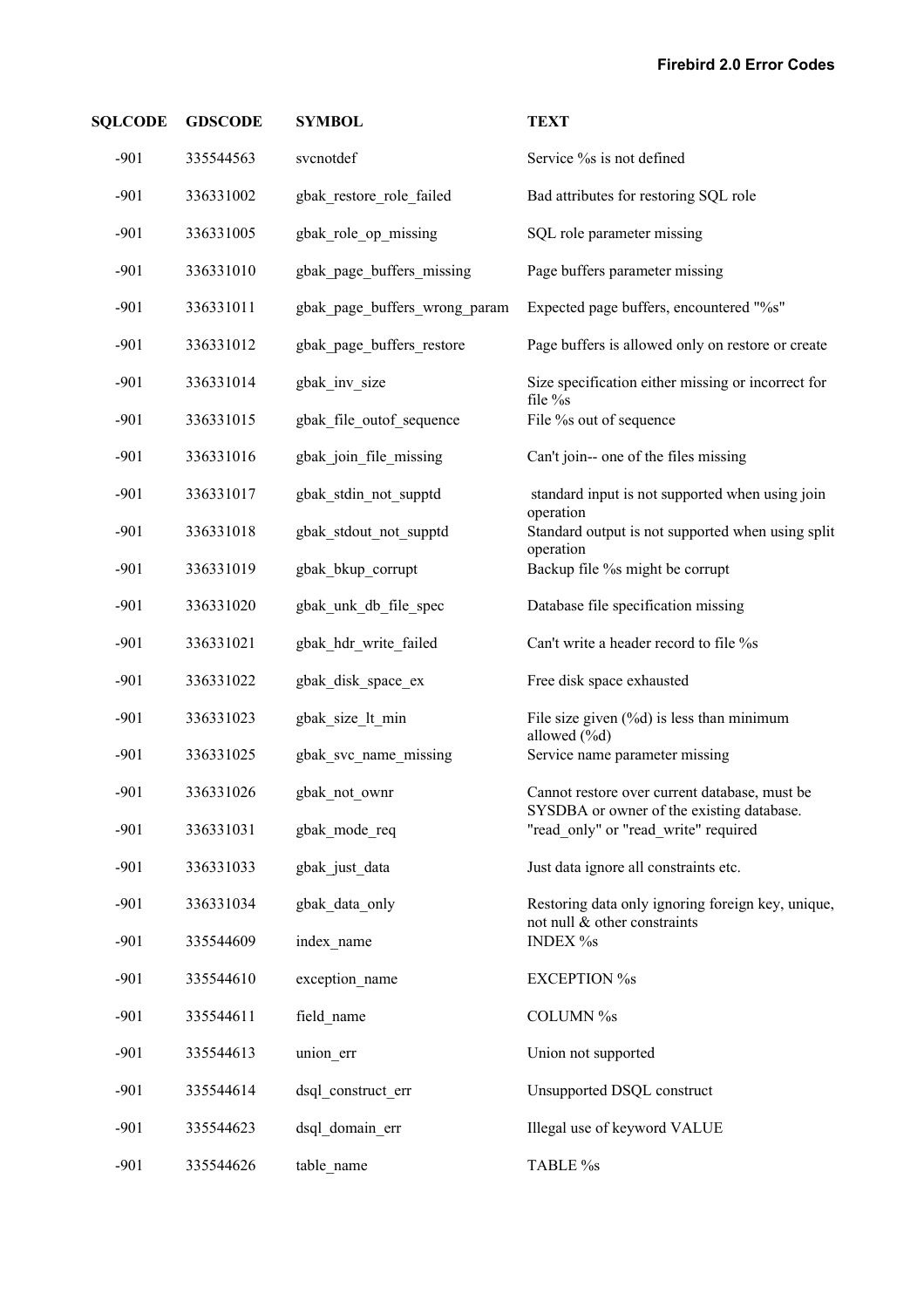| <b>SQLCODE</b> | <b>GDSCODE</b> | <b>SYMBOL</b>                        | <b>TEXT</b>                                                                                                                |
|----------------|----------------|--------------------------------------|----------------------------------------------------------------------------------------------------------------------------|
| $-901$         | 335544627      | proc_name                            | PROCEDURE %s                                                                                                               |
| $-901$         | 335544641      | dsql domain not found                | Specified domain or source column % does not<br>exist                                                                      |
| $-901$         | 335544656      | dsql_var_conflict                    | Variable % conflicts with parameter in same<br>procedure                                                                   |
| $-901$         | 335544666      | srvr_version_too_old                 | Server version too old to support all CREATE<br><b>DATABASE</b> options                                                    |
| $-901$         | 335544673      | no delete                            | Cannot delete                                                                                                              |
| $-901$         | 335544675      | sort_err                             | Sort error                                                                                                                 |
| $-901$         | 335544703      | svcnoexe                             | Service % does not have an associated<br>executable                                                                        |
| $-901$         | 335544704      | net lookup err                       | Failed to locate host machine.                                                                                             |
| $-901$         | 335544705      | service unknown                      | Undefined service %s/%s.                                                                                                   |
| $-901$         | 335544706      | host unknown                         | The specified name was not found in the hosts<br>file or Domain Name Services.                                             |
| $-901$         | 335544711      | unprepared stmt                      | Attempt to execute an unprepared dynamic SQL<br>statement.                                                                 |
| $-901$         | 335544716      | svc_in_use                           | Service is currently busy: %s                                                                                              |
| $-901$         | 335544731      | tra must sweep                       |                                                                                                                            |
| $-901$         | 335544740      | udf exception                        | A fatal exception occurred during the execution<br>of a user defined function.                                             |
| $-901$         | 335544741      | lost_db_connection                   | Connection lost to database                                                                                                |
| $-901$         | 335544742      | no write user priv                   | User cannot write to RDB\$USER_PRIVILEGES                                                                                  |
| $-901$         | 335544767      | blob filter exception                | A fatal exception occurred during the execution<br>of a blob filter.                                                       |
| $-901$         | 335544768      | exception access violation           | Access violation. The code attempted to access a<br>virtual address without privilege to do so.                            |
| $-901$         | 335544769      | exception datatype missalignme<br>nt | Datatype misalignment. The attempted to read or<br>write a value that was not stored on a memory<br>boundary.              |
| $-901$         | 335544770      | exception array bounds exceede<br>d  | Array bounds exceeded. The code attempted to<br>access an array element that is out of bounds.                             |
| $-901$         | 335544771      | exception float denormal operan<br>d | Float denormal operand. One of the floating-point<br>operands is too small to represent a standard<br>float value.         |
| $-901$         | 335544772      | exception_float_divide_by_zero       | Floating-point divide by zero. The code<br>attempted to divide a floating-point value by<br>zero.                          |
| $-901$         | 335544773      | exception_float_inexact_result       | Floating-point inexact result. The result of a<br>floating-point operation cannot be represented as<br>a deciaml fraction. |
| $-901$         | 335544774      | exception_float_invalid_operand      | Floating-point invalid operand.An indeterminant<br>error occurred during a floating-point operation.                       |
| $-901$         | 335544775      | exception float overflow             | Floating-point overflow. The exponent of a<br>floating-point operation is greater than the<br>magnitude allowed.           |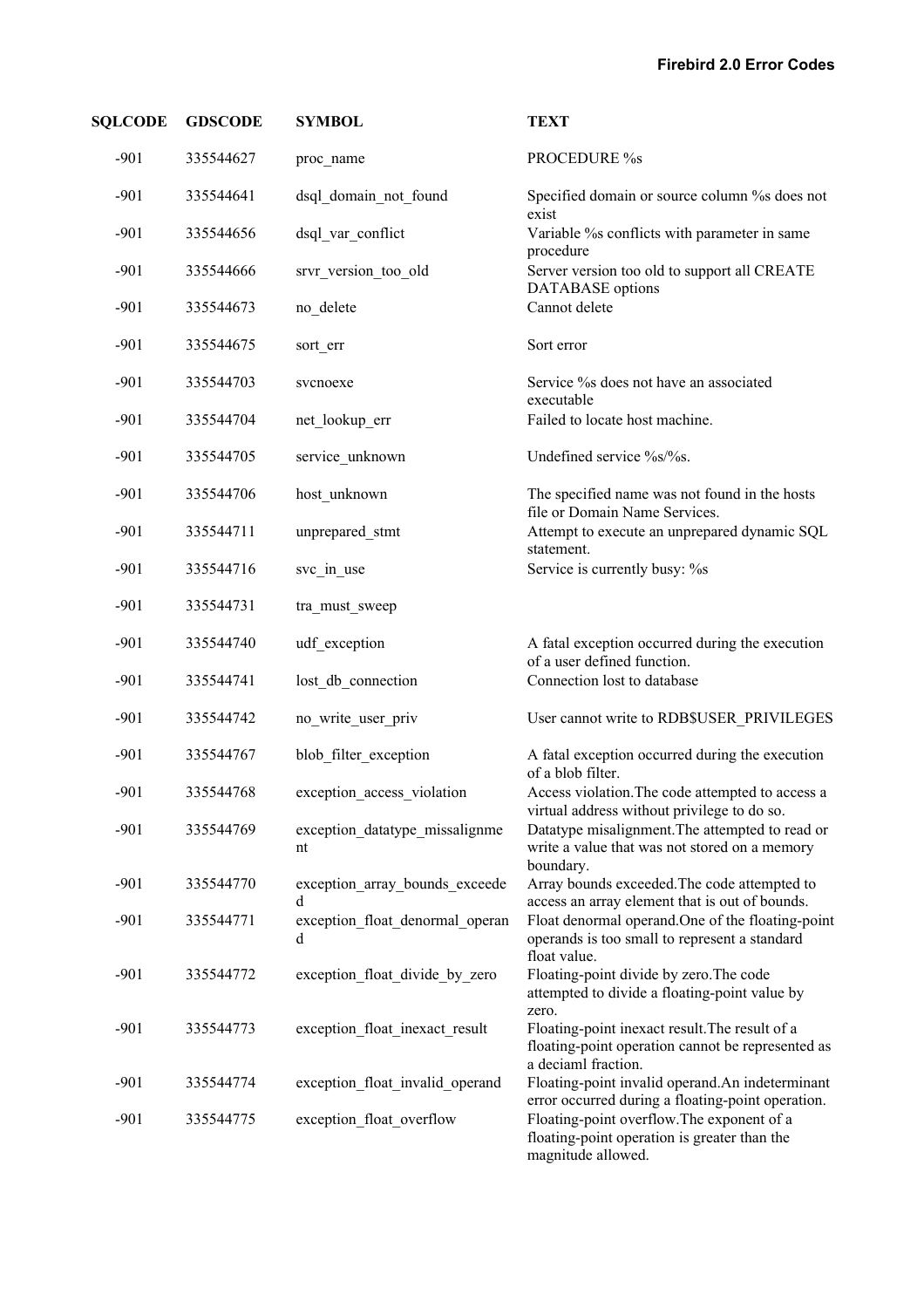| <b>SQLCODE</b> | <b>GDSCODE</b> | <b>SYMBOL</b>                                   | <b>TEXT</b>                                                                                                        |
|----------------|----------------|-------------------------------------------------|--------------------------------------------------------------------------------------------------------------------|
| $-901$         | 335544776      | exception_float_stack_check                     | Floating-point stack check. The stack overflowed<br>or underflowed as the result of a floating-point<br>operation. |
| $-901$         | 335544777      | exception_float_underflow                       | Floating-point underflow. The exponent of a<br>floating-point operation is less than the<br>magnitude allowed.     |
| $-901$         | 335544778      | exception_integer_divide_by_zer<br>$\mathbf{o}$ | Integer divide by zero. The code attempted to<br>divide an integer value by an integer divisor of<br>zero.         |
| $-901$         | 335544779      | exception_integer_overflow                      | Integer overflow. The result of an integer<br>operation caused the most significant bit of the<br>result to carry. |
| $-901$         | 335544780      | exception_unknown                               | An exception occurred that does not have a<br>description. Exception number %X.                                    |
| $-901$         | 335544781      | exception stack overflow                        | Stack overflow. The resource requirements of the<br>runtime stack have exceeded the memory<br>available to it.     |
| $-901$         | 335544782      | exception_sigsegv                               | Segmentation Fault. The code attempted to<br>access memory without priviledges.                                    |
| $-901$         | 335544783      | exception sigill                                | Illegal Instruction. The Code attempted to<br>perfrom an illegal operation.                                        |
| $-901$         | 335544784      | exception_sigbus                                | Bus Error. The Code caused a system bus error.                                                                     |
| $-901$         | 335544785      | exception_sigfpe                                | Floating Point Error. The Code caused an<br>Arithmetic Exception or a floating point<br>exception.                 |
| $-901$         | 335544786      | ext_file_delete                                 | Cannot delete rows from external files.                                                                            |
| $-901$         | 335544787      | ext_file_modify                                 | Cannot update rows in external files.                                                                              |
| $-901$         | 335544788      | adm_task_denied                                 | Unable to perform operation. You must be either<br>SYSDBA or owner of the database                                 |
| $-901$         | 335544794      | cancelled                                       | Operation was cancelled                                                                                            |
| $-901$         | 335544797      | svcnouser                                       | User name and password are required while<br>attaching to the services manager                                     |
| $-901$         | 335544801      | datype notsup                                   | Data type not supported for arithmetic                                                                             |
| $-901$         | 335544803      | dialect not changed                             | Database dialect not changed.                                                                                      |
| $-901$         | 335544804      | database create failed                          | Unable to create database %s                                                                                       |
| $-901$         | 335544805      | inv dialect specified                           | Database dialect %d is not a valid dialect.                                                                        |
| $-901$         | 335544806      | valid db dialects                               | Valid database dialects are %s.                                                                                    |
| $-901$         | 335544811      | inv_client_dialect_specified                    | Passed client dialect %d is not a valid dialect.                                                                   |
| $-901$         | 335544812      | valid_client_dialects                           | Valid client dialects are %s.                                                                                      |
| $-901$         | 335544814      | service not supported                           | Services functionality will be supported in a later<br>version of the product                                      |
| $-901$         | 335544820      | invalid savepoint                               | Unable to find savepoint with name % in                                                                            |
| $-901$         | 335544835      | bad_shutdown_mode                               | transaction context<br>Target shutdown mode is invalid for database<br>"9/0S"                                      |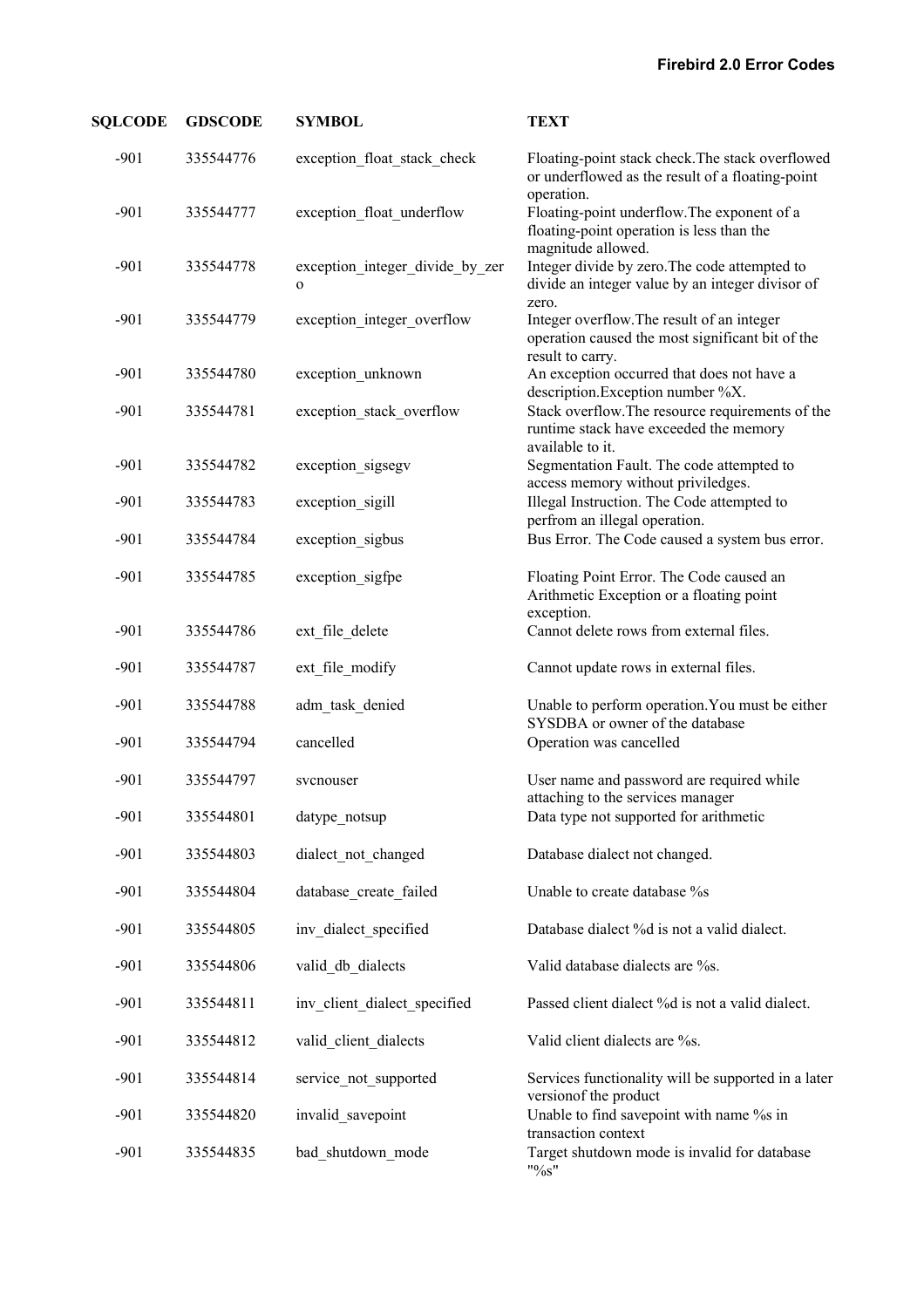| <b>SQLCODE</b> | <b>GDSCODE</b> | <b>SYMBOL</b>          | <b>TEXT</b>                                                       |
|----------------|----------------|------------------------|-------------------------------------------------------------------|
| $-901$         | 335544840      | no update              | Cannot update                                                     |
| $-901$         | 335544842      | stack_trace            | $\%$ s                                                            |
| $-901$         | 335544843      | ctx_var_not_found      | Context variable % is not found in namespace<br>$\%$ s            |
| $-901$         | 335544844      | ctx namespace invalid  | Invalid namespace name % passed to % s                            |
| $-901$         | 335544845      | ctx_too_big            | Too many context variables                                        |
| $-901$         | 335544846      | ctx bad argument       | Invalid argument passed to %s                                     |
| $-901$         | 335544847      | identifier_too_long    | BLR syntax error. Identifier %s is too long                       |
| $-901$         | 335544859      | invalid time precision | Time precision exceeds allowed range $(0-$ %d)                    |
| $-901$         | 336397211      | dsql too many values   | Too many values (more than %d) in member list<br>to match against |
| $-902$         | 335544333      | bug check              | Internal gds software consistency check (%s)                      |
| $-902$         | 335544335      | db corrupt             | Database file appears corrupt (%s)                                |
| $-902$         | 335544344      | io_error               | I/O error for file %.0s"%s"                                       |
| $-902$         | 335544346      | metadata_corrupt       | Corrupt system table                                              |
| $-902$         | 335544373      | sys request            | Operating system directive % failed                               |
| $-902$         | 335544384      | badblk                 | Internal error                                                    |
| $-902$         | 335544385      | invpoolcl              | Internal error                                                    |
| $-902$         | 335544387      | relbadblk              | Internal error                                                    |
| $-902$         | 335544388      | blktoobig              | Block size exceeds implementation restriction                     |
| $-902$         | 335544394      | badodsver              | Incompatible version of on-disk structure                         |
| $-902$         | 335544397      | dirtypage              | Internal error                                                    |
| $-902$         | 335544398      | waifortra              | Internal error                                                    |
| $-902$         | 335544399      | doubleloc              | Internal error                                                    |
| $-902$         | 335544400      | nodnotfnd              | Internal error                                                    |
| $-902$         | 335544401      | dupnodfnd              | Internal error                                                    |
| $-902$         | 335544402      | locnotmar              | Internal error                                                    |
| $-902$         | 335544404      | corrupt                | Database corrupted                                                |
| $-902$         | 335544405      | badpage                | Checksum error on database page %ld                               |
| $-902$         | 335544406      | badindex               | Index is broken                                                   |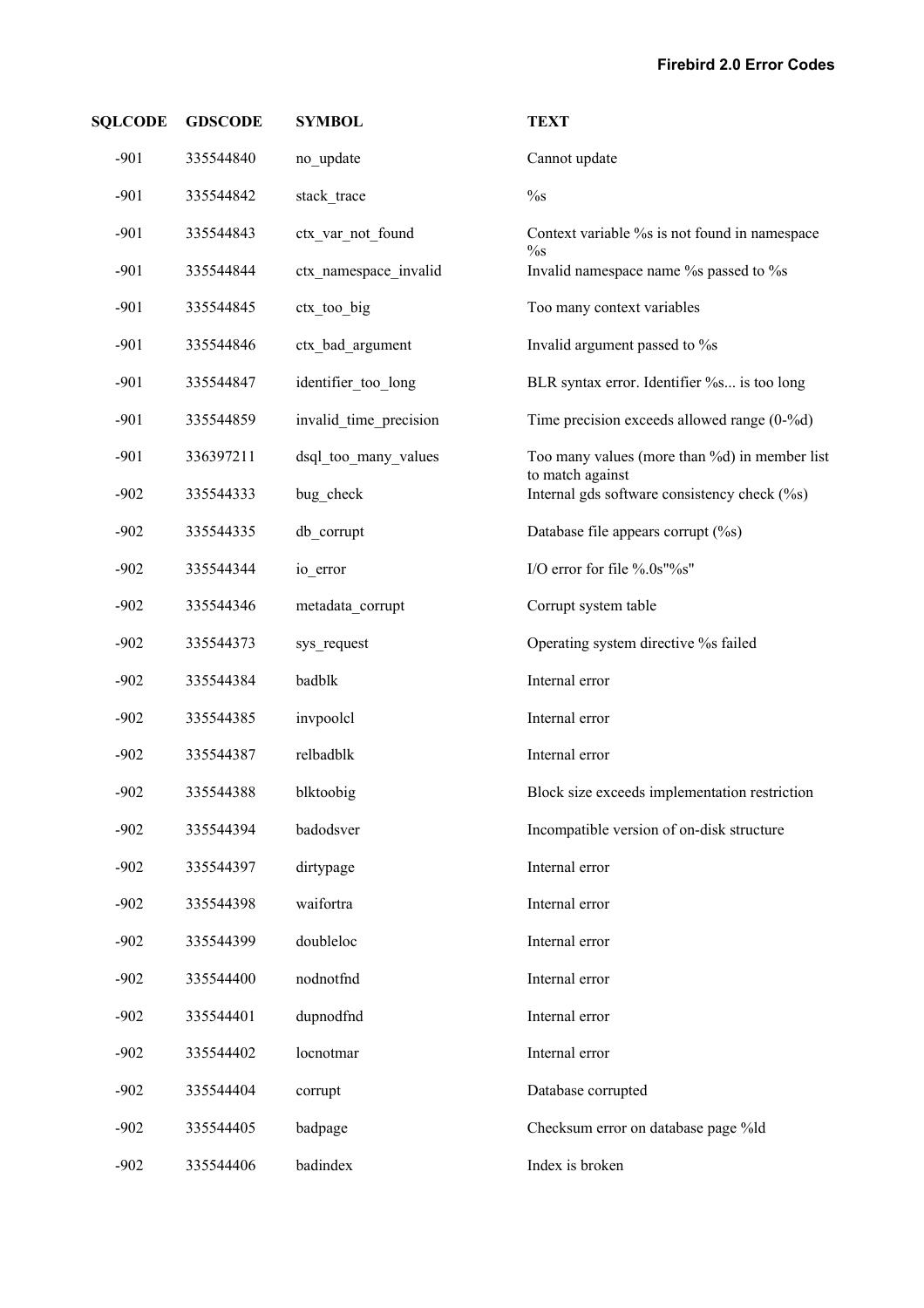| <b>SQLCODE</b> | <b>GDSCODE</b> | <b>SYMBOL</b>          | <b>TEXT</b>                                                                                                    |
|----------------|----------------|------------------------|----------------------------------------------------------------------------------------------------------------|
| $-902$         | 335544409      | trareqmis              | Transaction--request mismatch (synchronization<br>error)                                                       |
| $-902$         | 335544410      | badhndcnt              | Bad handle count                                                                                               |
| $-902$         | 335544411      | wrotpbver              | Wrong version of transaction parameter block                                                                   |
| $-902$         | 335544412      | wroblrver              | Unsupported BLR version (expected %ld,<br>encountered %ld)                                                     |
| $-902$         | 335544413      | wrodpbver              | Wrong version of database parameter block                                                                      |
| $-902$         | 335544415      | badrelation            | Database corrupted                                                                                             |
| $-902$         | 335544416      | nodetach               | Internal error                                                                                                 |
| $-902$         | 335544417      | notremote              | Internal error                                                                                                 |
| $-902$         | 335544422      | dbfile                 | Internal error                                                                                                 |
| $-902$         | 335544423      | orphan                 | Internal error                                                                                                 |
| $-902$         | 335544432      | lockmanerr             | Lock manager error                                                                                             |
| $-902$         | 335544436      | sqlerr                 | SQL error $code = %$ ld                                                                                        |
| $-902$         | 335544448      | bad sec info           |                                                                                                                |
| $-902$         | 335544449      | invalid sec info       |                                                                                                                |
| $-902$         | 335544470      | buf invalid            | Cache buffer for page %ld invalid                                                                              |
| $-902$         | 335544471      | indexnotdefined        | There is no index in table % with id %d                                                                        |
| $-902$         | 335544472      | login                  | Your user name and password are not defined.<br>Ask your database administrator to set up a<br>Firebird login. |
| $-902$         | 335544506      | shutinprog             | Database %s shutdown in progress                                                                               |
| $-902$         | 335544528      | shutdown               | Database % shutdown                                                                                            |
| $-902$         | 335544557      | shutfail               | Database shutdown unsuccessful                                                                                 |
| $-902$         | 335544569      | dsql_error             | Dynamic SQL Error                                                                                              |
| $-902$         | 335544653      | psw attach             | Cannot attach to password database                                                                             |
| $-902$         | 335544654      | psw start trans        | Cannot start transaction for password database                                                                 |
| $-902$         | 335544717      | err stack limit        | Stack size insufficent to execute current request                                                              |
| $-902$         | 335544721      | network error          | Unable to complete network request to host<br>"%s".                                                            |
| $-902$         | 335544722      | net connect err        | Failed to establish a connection.                                                                              |
| $-902$         | 335544723      | net connect listen err | Error while listening for an incoming connection.                                                              |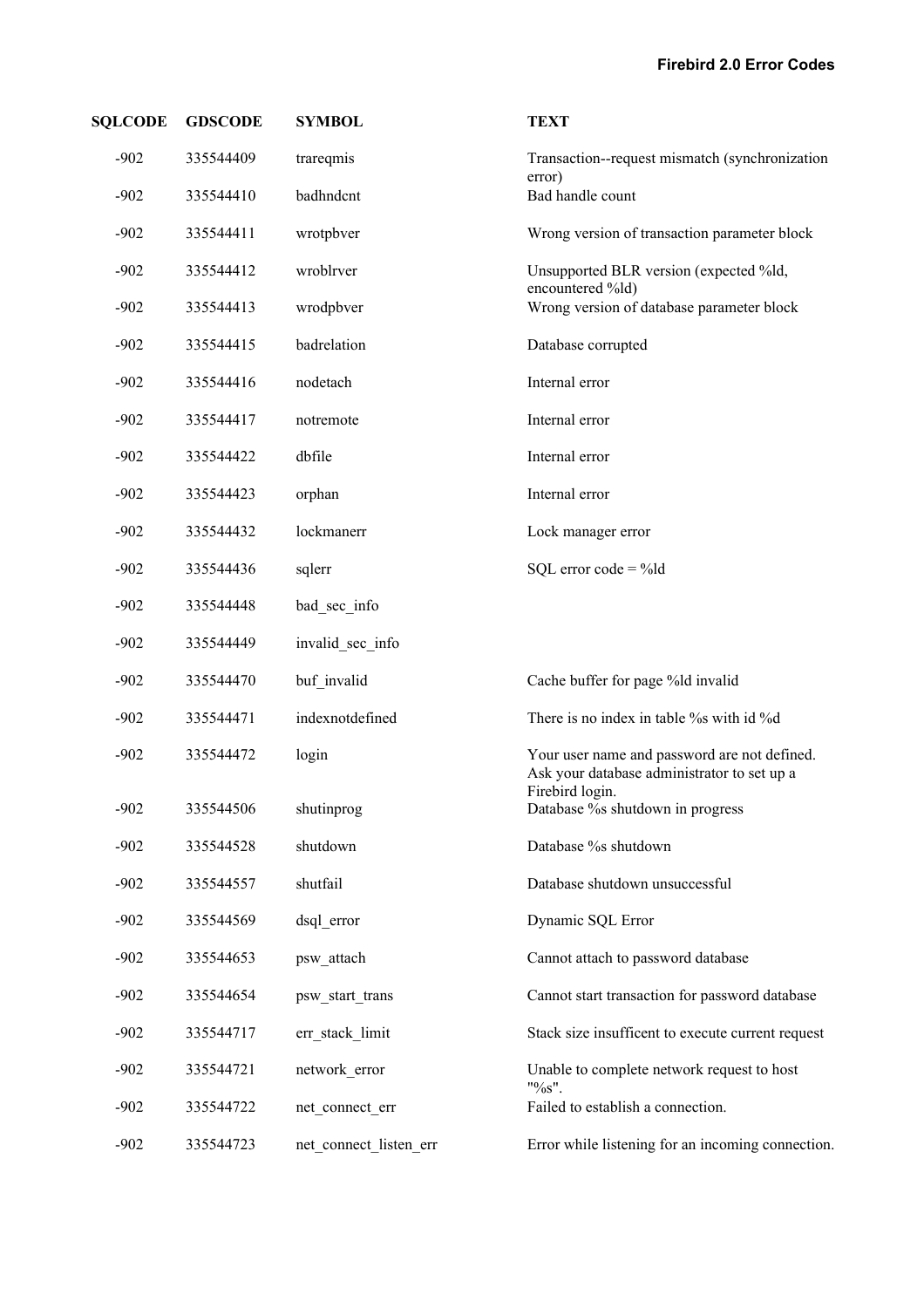| <b>SQLCODE</b> | <b>GDSCODE</b> | <b>SYMBOL</b>             | <b>TEXT</b>                                                                                       |
|----------------|----------------|---------------------------|---------------------------------------------------------------------------------------------------|
| $-902$         | 335544724      | net_event_connect_err     | Failed to establish a secondary connection for<br>event processing.                               |
| $-902$         | 335544725      | net_event_listen_err      | Error while listening for an incoming event<br>connection request.                                |
| $-902$         | 335544726      | net read err              | Error reading data from the connection.                                                           |
| $-902$         | 335544727      | net_write_err             | Error writing data to the connection.                                                             |
| $-902$         | 335544732      | unsupported network drive | Access to databases on file servers is not                                                        |
| $-902$         | 335544733      | io create err             | supported.<br>Error while trying to create file                                                   |
| $-902$         | 335544734      | io_open_err               | Error while trying to open file                                                                   |
| $-902$         | 335544735      | io close err              | Error while trying to close file                                                                  |
| $-902$         | 335544736      | io read err               | Error while trying to read from file                                                              |
| $-902$         | 335544737      | io_write_err              | Error while trying to write to file                                                               |
| $-902$         | 335544738      | io_delete_err             | Error while trying to delete file                                                                 |
| $-902$         | 335544739      | io_access_err             | Error while trying to access file                                                                 |
| $-902$         | 335544745      | login_same_as_role_name   | Your login % is same as one of the SQL role<br>name. Ask your database administrator to set up    |
| $-902$         | 335544791      | file_in_use               | a valid Firebird login.<br>The file % is currently in use by another<br>process. Try again later. |
| $-902$         | 335544795      | unexp_spb_form            | Unexpected item in service parameter block,<br>expected %s                                        |
| $-902$         | 335544809      | extern_func_dir_error     | Function % is in % s, which is not in a permitted<br>directory for external functions.            |
| $-902$         | 335544819      | io 32bit exceeded err     | File exceeded maximum size of 2GB.Add<br>another database file or use a 64 bit I/O version        |
| $-902$         | 335544831      | conf access denied        | of Firebird.<br>Access to %s "%s" is denied by server                                             |
| $-902$         | 335544834      | cursor not open           | administrator<br>Cursor is not open                                                               |
| $-902$         | 335544841      | cursor already open       | Cursor is already open                                                                            |
| $-902$         | 335544856      | att shutdown              | Connection shutdown                                                                               |
| $-904$         | 335544324      | bad db handle             | Invalid database handle (no active connection)                                                    |
| $-904$         | 335544375      | unavailable               | Unavailable database                                                                              |
| $-904$         | 335544381      | imp_exc                   | Implementation limit exceeded                                                                     |
| $-904$         | 335544386      | nopoolids                 | Too many requests                                                                                 |
| $-904$         | 335544389      | bufexh                    | Buffer exhausted                                                                                  |
| $-904$         | 335544391      | bufinuse                  | Buffer in use                                                                                     |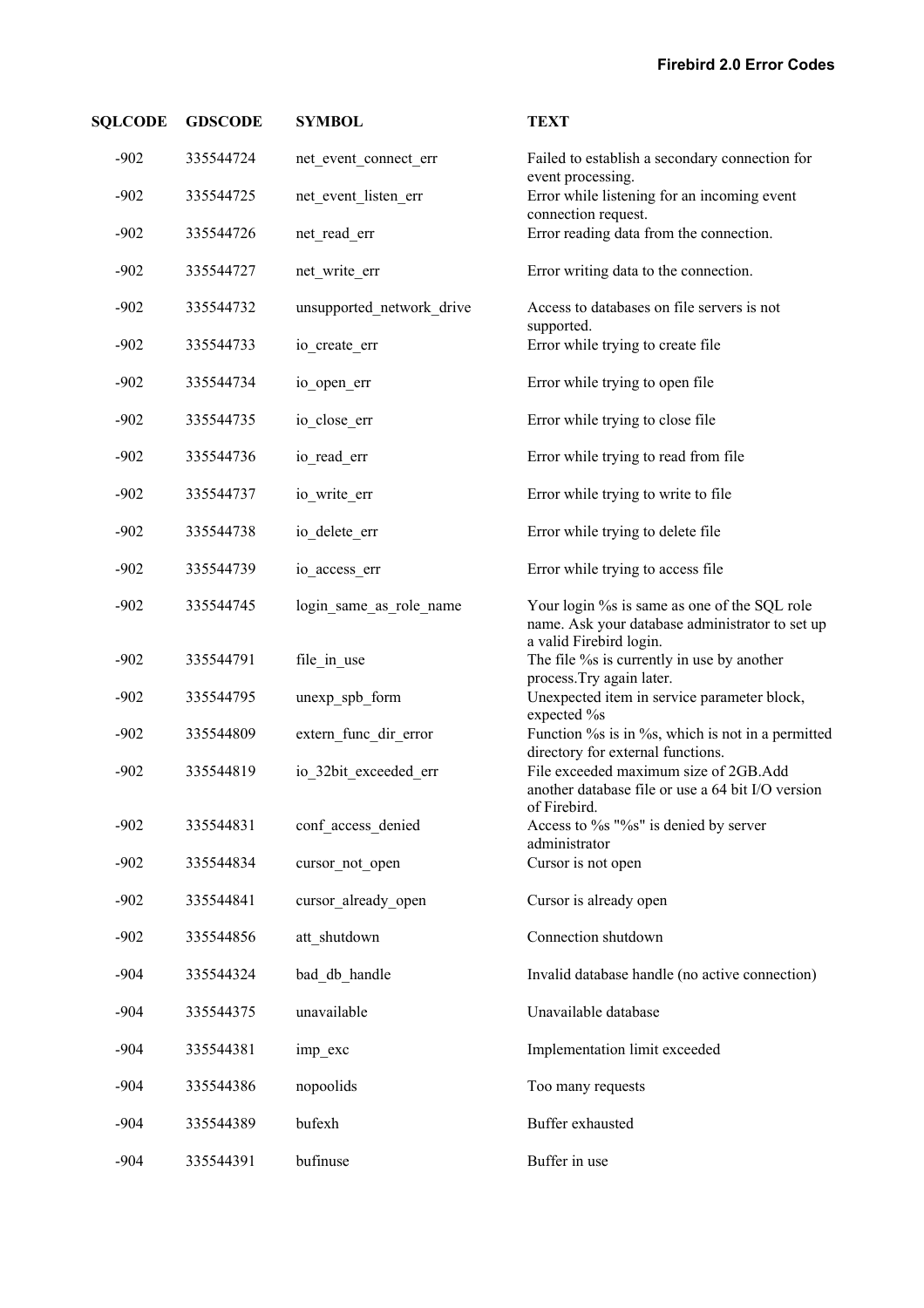| <b>SQLCODE</b> | <b>GDSCODE</b> | <b>SYMBOL</b>              | <b>TEXT</b>                                                                                          |
|----------------|----------------|----------------------------|------------------------------------------------------------------------------------------------------|
| $-904$         | 335544393      | reqinuse                   | Request in use                                                                                       |
| $-904$         | 335544424      | no lock mgr                | No lock manager available                                                                            |
| $-904$         | 335544430      | virmemexh                  | Unable to allocate memory from operating                                                             |
| $-904$         | 335544451      | update conflict            | system<br>Update conflicts with concurrent update                                                    |
| $-904$         | 335544453      | obj_in_use                 | Object % is in use                                                                                   |
| $-904$         | 335544455      | shadow_accessed            | Cannot attach active shadow file                                                                     |
| $-904$         | 335544460      | shadow missing             | A file in manual shadow %ld is unavailable                                                           |
| $-904$         | 335544661      | index root page full       | Cannot add index, index root page is full.                                                           |
| $-904$         | 335544676      | sort_mem_err               | Sort error: not enough memory                                                                        |
| $-904$         | 335544683      | req_depth_exceeded         | Request depth exceeded. (Recursive definition?)                                                      |
| $-904$         | 335544758      | sort_rec_size_err          | Sort record size of %ld bytes is too big                                                             |
| $-904$         | 335544761      | too many handles           | Too many open handles to database                                                                    |
| $-904$         | 335544792      | service att err            | Cannot attach to services manager                                                                    |
| $-904$         | 335544799      | svc name missing           | The service name was not specified.                                                                  |
| $-904$         | 335544813      | optimizer between err      | Unsupported field type specified in BETWEEN<br>predicate.                                            |
| $-904$         | 335544827      | exec_sql_invalid_arg       | Invalid argument in EXECUTE STATEMENT-<br>cannot convert to string                                   |
| $-904$         | 335544828      | exec_sql_invalid_req       | Wrong request type in EXECUTE<br>STATEMENT '%s'                                                      |
| $-904$         | 335544829      | exec_sql_invalid_var       | Variable type (position %d) in EXECUTE<br>STATEMENT '%s' INTO does not match<br>returned column type |
| $-904$         | 335544830      | exec sql max call exceeded | Too many recursion levels of EXECUTE<br><b>STATEMENT</b>                                             |
| $-904$         | 335544832      | wrong backup state         | Cannot change difference file name while<br>database is in backup mode                               |
| $-904$         | 335544852      | partner idx incompat type  | Partner index segment no %d has incompatible<br>data type                                            |
| $-904$         | 335544857      | blobtoobig                 | Maximum BLOB size exceeded                                                                           |
| $-904$         | 335544862      | record_lock_not_supp       | Stream does not support record locking                                                               |
| $-904$         | 335544863      | partner_idx_not_found      | Cannot create foreign key constraint %s. Partner<br>index does not exist or is inactive.             |
| $-904$         | 335544864      | tra_num_exc                | Transactions count exceeded. Perform backup<br>and restore to make database operable again           |
| $-904$         | 335544865      | field disappeared          | Column has been unexpectedly deleted                                                                 |
| $-906$         | 335544744      | max_att_exceeded           | Maximum user count exceeded.Contact your<br>database administrator.                                  |